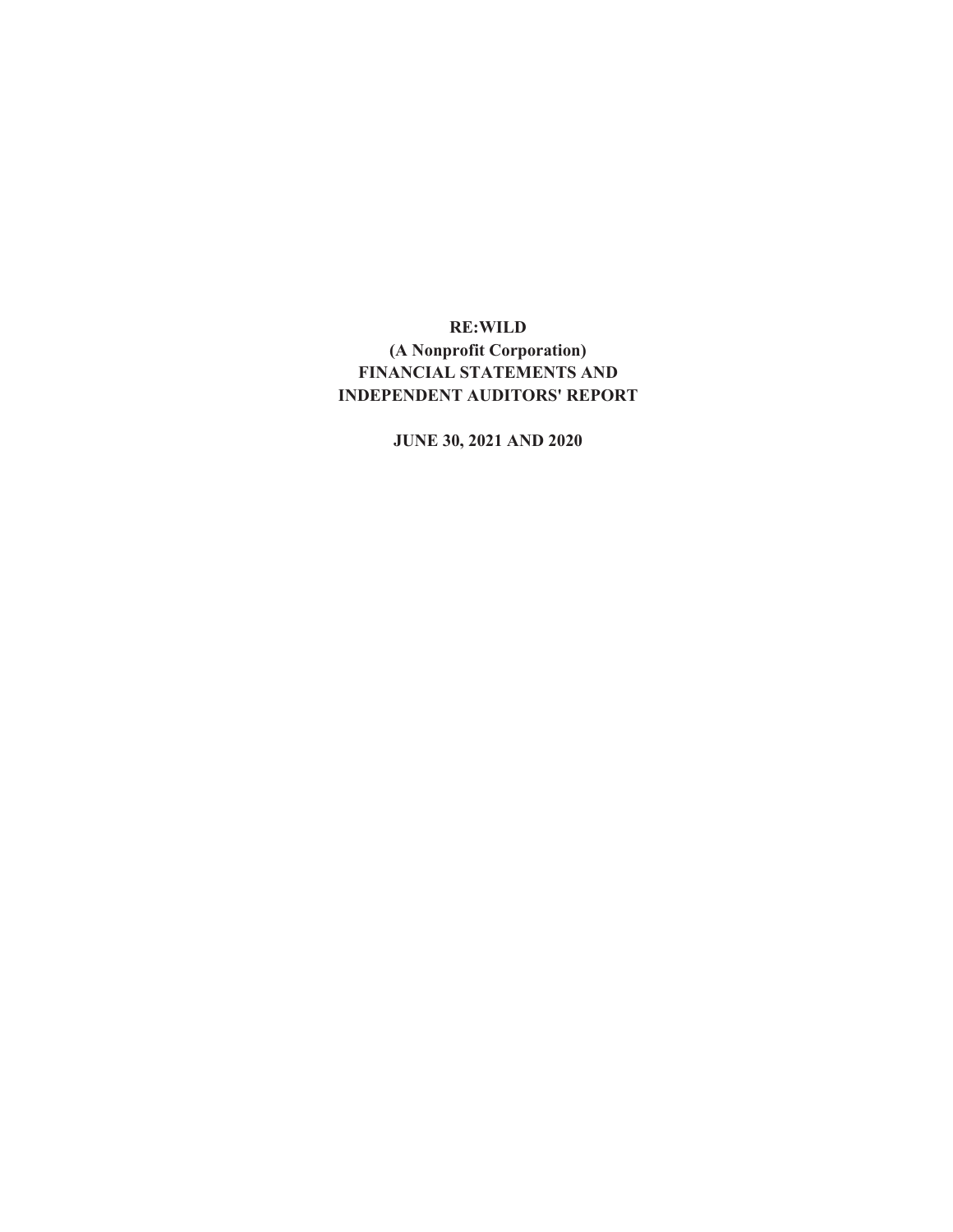# **RE:WILD (A Nonprofit Corporation)**

## Table of Contents

|                                         | Page |
|-----------------------------------------|------|
| <b>Independent Auditors' Report</b>     |      |
| <b>Statements of Financial Position</b> | 3    |
| <b>Statement of Activities</b>          |      |
| Year Ended June 30, 2021                | 4    |
| Year Ended June 30, 2020                | 5    |
| <b>Statement of Functional Expenses</b> |      |
| Year Ended June 30, 2021                | 6    |
| Year Ended June 30, 2020                | 7    |
| <b>Statements of Cash Flows</b>         | 8    |
| <b>Notes to Financial Statements</b>    | 9    |
|                                         |      |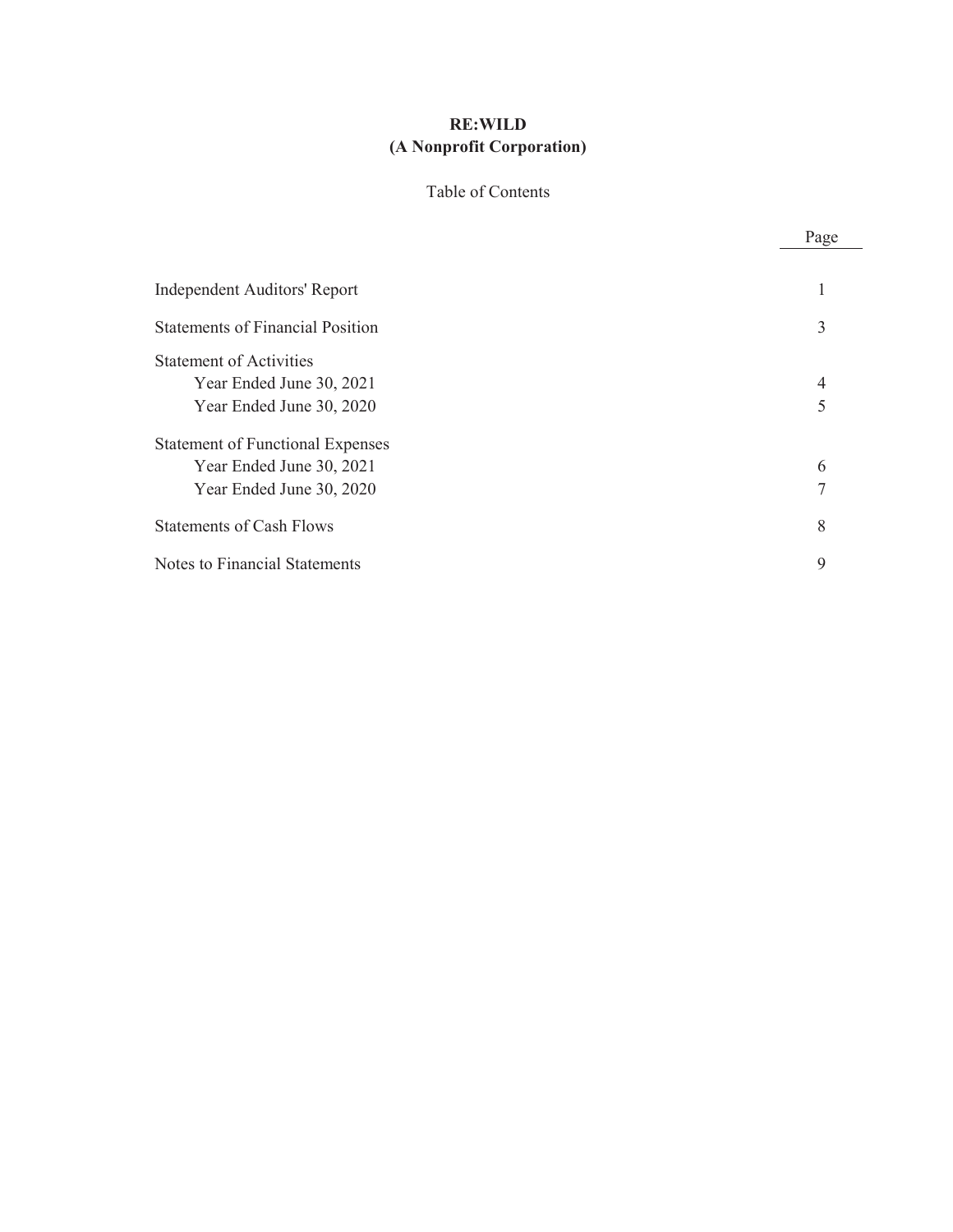

#### **Independent Auditors' Report**

Board of Directors Re:wild Austin, Texas

#### **Report on the Financial Statements**

We have audited the accompanying financial statements of Re:wild, which comprise the statements of financial position as of June 30, 2021 and 2020, and the related statements of activities, functional expenses, and cash flows for the years then ended, and the related notes to the financial statements.

#### **Management's Responsibility for the Financial Statements**

Management is responsible for the preparation and fair presentation of these financial statements in accordance with accounting principles generally accepted in the United States of America; this includes the design, implementation, and maintenance of internal control relevant to the preparation and fair presentation of combined financial statements that are free from material misstatement, whether due to fraud or error.

#### **Auditors' Responsibility**

Our responsibility is to express an opinion on these financial statements based on our audits. We conducted our audits in accordance with auditing standards generally accepted in the United States of America. Those standards require that we plan and perform the audit to obtain reasonable assurance about whether the financial statements are free of material misstatement.

An audit involves performing procedures to obtain audit evidence about the amounts and disclosures in the financial statements. The procedures selected depend on the auditors' judgment, including the assessment of the risks of material misstatement of the financial statements, whether due to fraud or error. In making those risk assessments, the auditors consider internal control relevant to the entity's preparation and fair presentation of the financial statements in order to design audit procedures that are appropriate in the circumstances, but not for the purpose of expressing an opinion on the effectiveness of the entity's internal control. Accordingly, we express no such opinion. An audit also includes evaluating the appropriateness of accounting policies used and the reasonableness of significant accounting estimates made by management, as well as evaluating the overall presentation of the financial statements.

We believe that the audit evidence we have obtained is sufficient and appropriate to provide a basis for our audit opinion.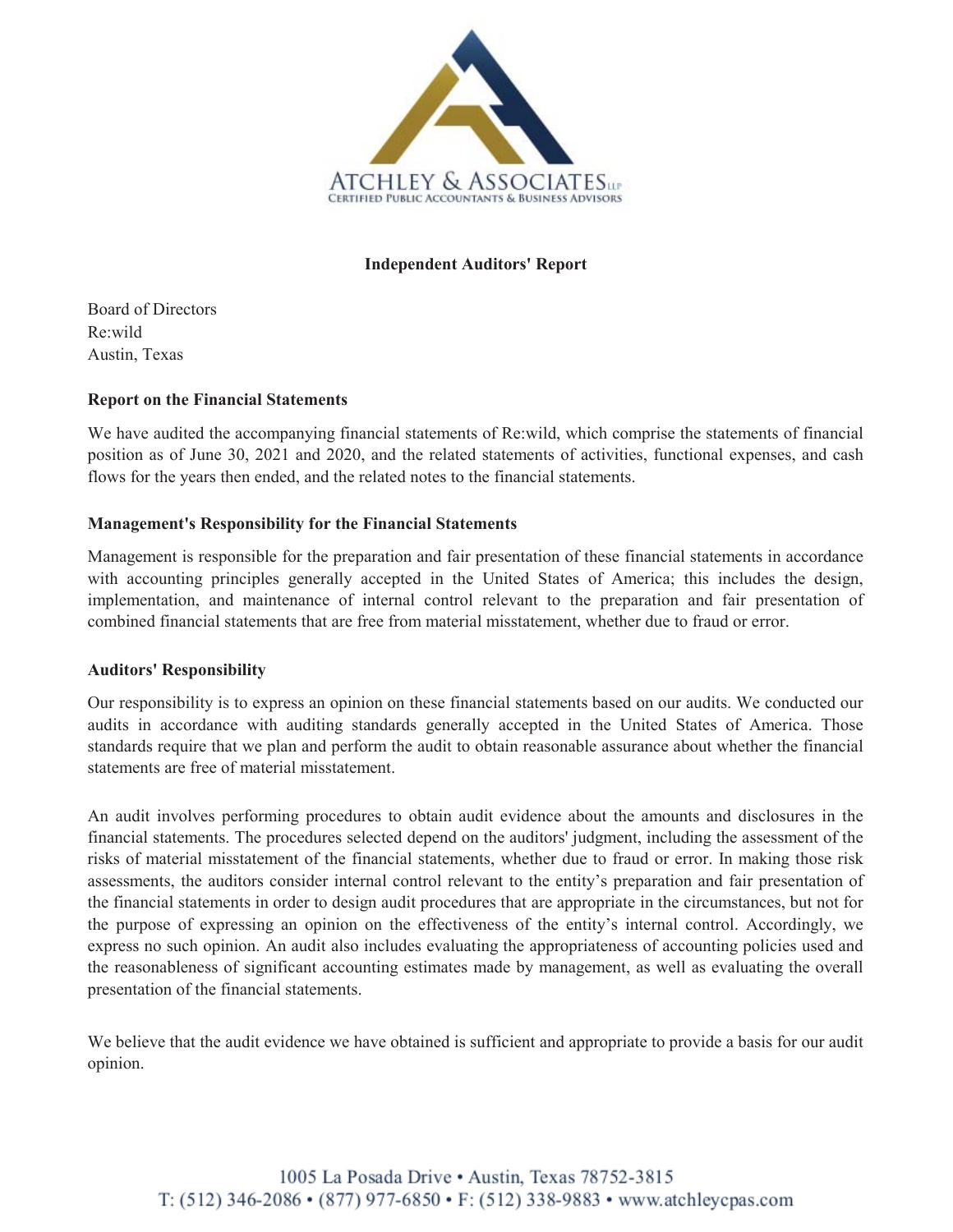**Opinion**

In our opinion, the financial statements referred to above present fairly, in all material respects, the financial position of Re:wild as of June 30, 2021 and 2020, and the changes in its net assets and cash flows for the years then ended in accordance with accounting principles generally accepted in the United States of America.

archley + Anounter, LLP

Austin, Texas February 9, 2022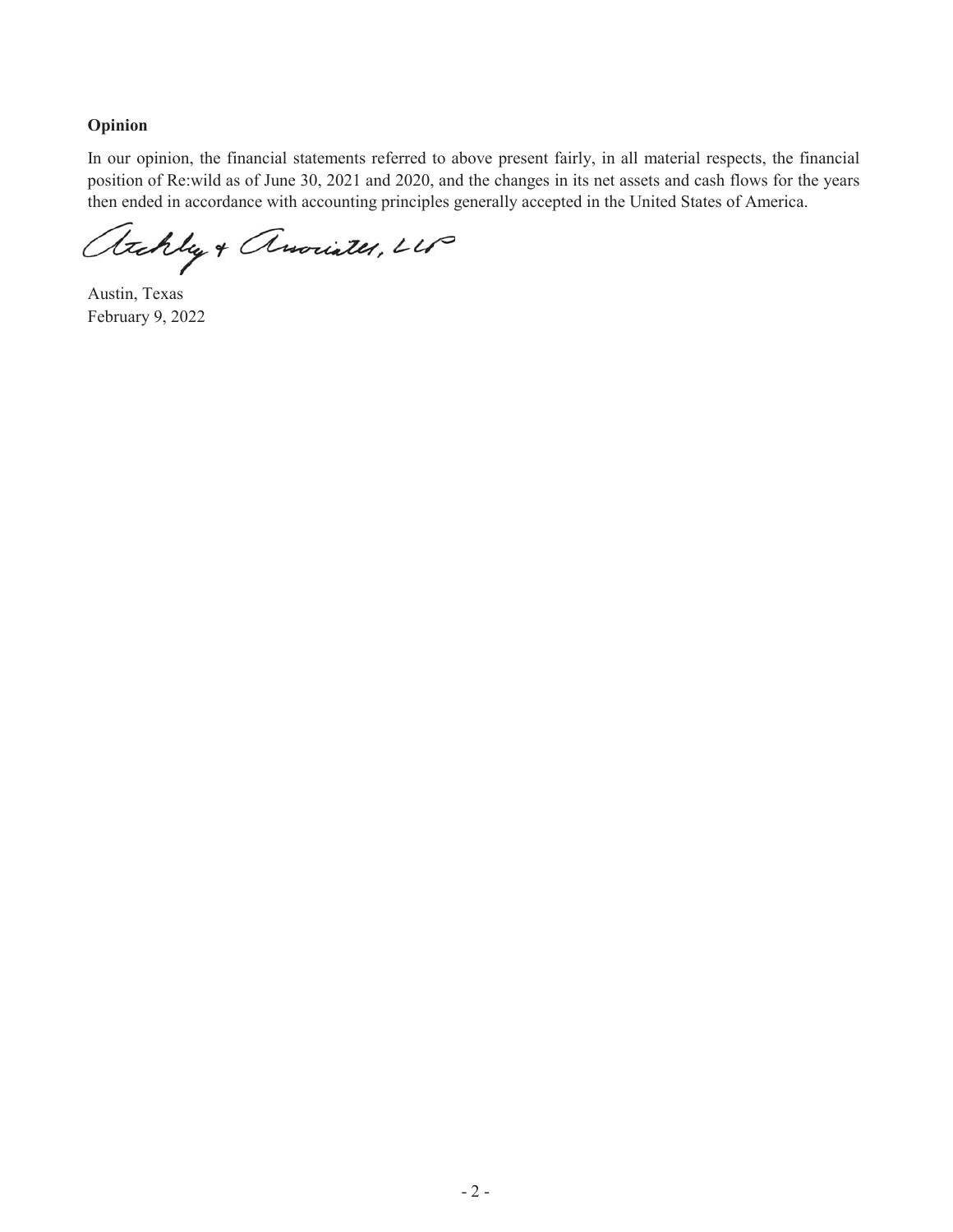### **RE:WILD STATEMENTS OF FINANCIAL POSITION JUNE 30, 2021 AND 2020**

|                                     | 2021                     | 2020                     |
|-------------------------------------|--------------------------|--------------------------|
| <b>ASSETS</b>                       |                          |                          |
| Current assets                      |                          |                          |
| Cash and cash equivalents           | \$15,572,674             | 3,578,170<br>\$          |
| Short term investments              | 29,003,439               | 44,328,768               |
| Assets held for sale                | 945,000                  | 945,000                  |
| Contributions and grants receivable | 10,114,160               | 1,138,910                |
| Prepaid expenses                    | 63,078                   | 57,398                   |
| Total current assets                | 55,698,351               | 50,048,246               |
| Non-current assets                  |                          |                          |
| Program related investment          | 1,000,000                | 1,000,000                |
| Long term investments               | 11,298,864               | 10,130,456               |
| Total assets                        | \$67,997,215             | \$61,178,702             |
|                                     |                          |                          |
| <b>LIABILITIES AND NET ASSETS</b>   |                          |                          |
| <b>Current</b> liabilities          |                          |                          |
| <b>Accrued liabilities</b>          | $\mathcal{S}$<br>315,393 | <sup>\$</sup><br>208,860 |
| Current portion of long-term debt   | 108,139                  | 219,669                  |
| Total current liabilities           | 423,532                  | 428,529                  |
| Long-term debt                      | 555,861                  | 352,331                  |
| Total liabilities                   | 979,393                  | 780,860                  |
| Net assets                          |                          |                          |
| Without donor restrictions:         |                          |                          |
| Undesignated                        | 4,199,592                | 8,017,819                |
| Board designated                    | 2,034,896                | 4,283,213                |
| Total without donor restrictions:   | 6,234,488                | 12,301,032               |
| With donor restrictions:            |                          |                          |
| For time or purpose                 | 57,755,704               | 45,069,930               |
| In perpetuity                       | 3,027,630                | 3,026,880                |
| Total with donor restrictions:      | 60,783,334               | 48,096,810               |
| Total net assets                    | 67,017,822               | 60,397,842               |
| Total liabilities and net assets    | \$67,997,215             | \$61,178,702             |

The accompanying notes are an integral part of these financial statements.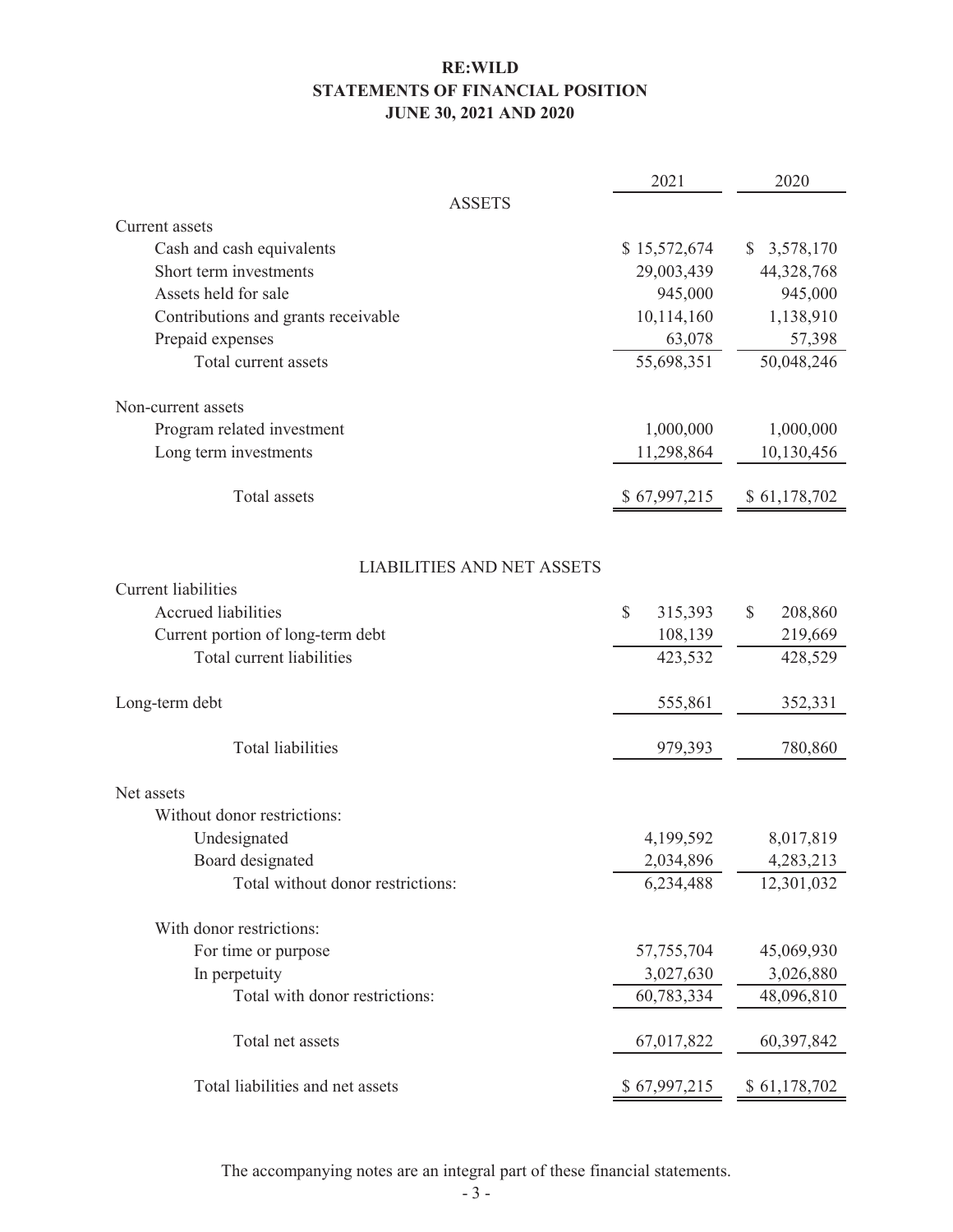## **RE:WILD STATEMENT OF ACTIVITIES YEAR ENDED JUNE 30, 2021**

|                                       | Without Donor   | <b>With Donor Restrictions</b>       |              |    |           |    |            |
|---------------------------------------|-----------------|--------------------------------------|--------------|----|-----------|----|------------|
|                                       | Restrictions    | For Time or Purpose<br>In Perpetuity |              |    | Total     |    |            |
| Revenues                              |                 |                                      |              |    |           |    |            |
| Contributions and grants              | \$<br>665,160   | $\mathcal{S}$                        | 35,501,023   | \$ | 750       | \$ | 36,166,933 |
| In-kind contributions                 | 1,278,585       |                                      | 80,274       |    |           |    | 1,358,859  |
| Investment return, net                | 577,160         |                                      | 1,002,555    |    |           |    | 1,579,715  |
| Other revenue                         | 587,445         |                                      |              |    |           |    | 587,445    |
| Total revenues                        | 3,108,350       |                                      | 36,583,852   |    | 750       |    | 39,692,952 |
| Net assets released from restrictions | 23,898,078      |                                      | (23,898,078) |    |           |    |            |
| Total revenues and net assets         |                 |                                      |              |    |           |    |            |
| released from restrictions            | 27,006,428      |                                      | 12,685,774   |    | 750       |    | 39,692,952 |
| Expenses                              |                 |                                      |              |    |           |    |            |
| Program services                      | 29,600,089      |                                      |              |    |           |    | 29,600,089 |
| General and administrative            | 3,141,868       |                                      |              |    |           |    | 3,141,868  |
| Fundraising                           | 331,015         |                                      |              |    |           |    | 331,015    |
| Total expenses                        | 33,072,972      |                                      |              |    |           |    | 33,072,972 |
| Change in net assets                  | (6,066,544)     |                                      | 12,685,774   |    | 750       |    | 6,619,980  |
| Net assets at beginning of year       | 12,301,032      |                                      | 45,069,930   |    | 3,026,880 |    | 60,397,842 |
| Net assets at end of year             | \$<br>6,234,488 | \$                                   | 57,755,704   | \$ | 3,027,630 | \$ | 67,017,822 |

The accompanying notes are an integral part of these financial statements.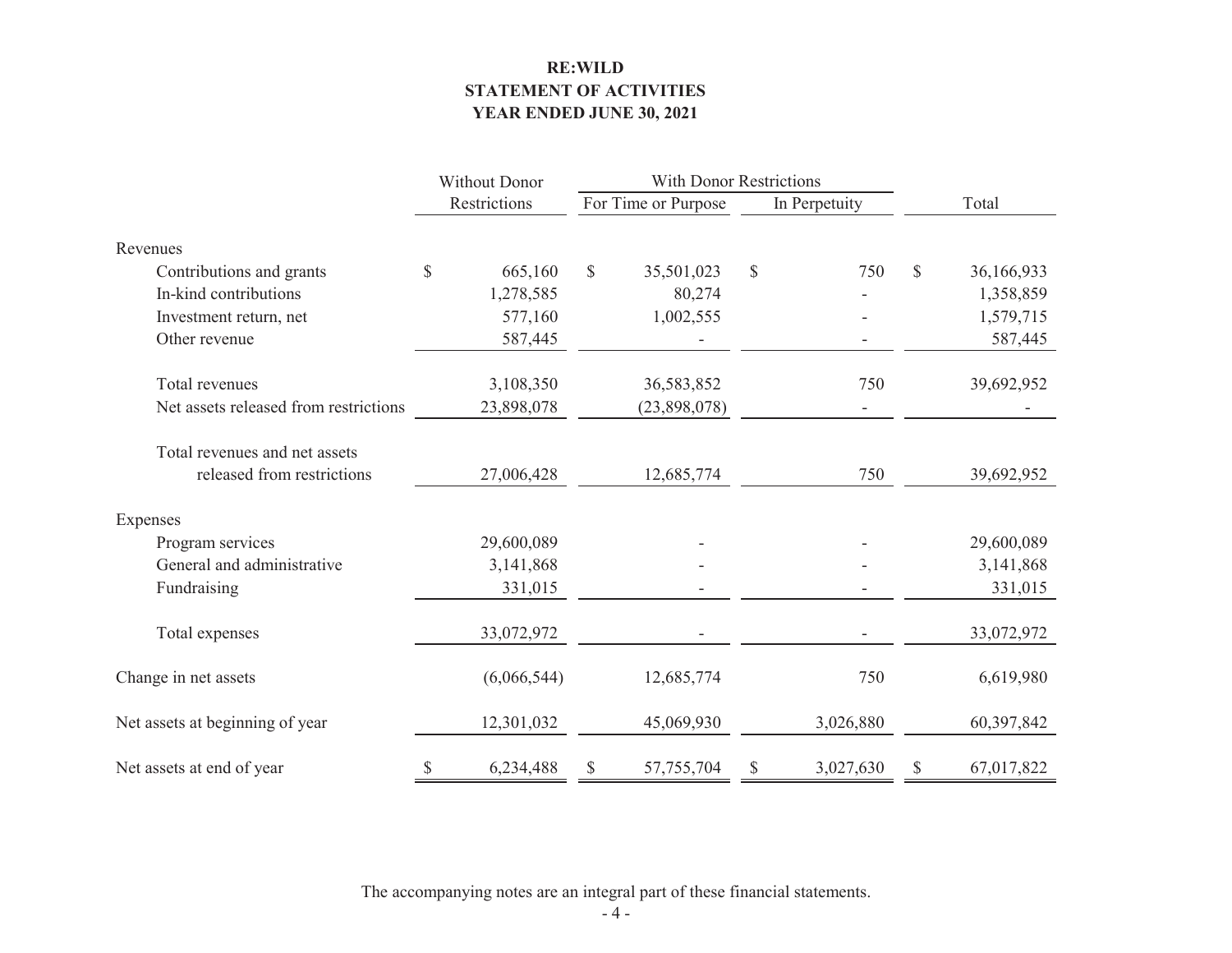## **RE:WILD STATEMENT OF ACTIVITIES YEAR ENDED JUNE 30, 2020**

|                                       |              | Without Donor | With Donor Restrictions |                     |    |               |              |            |
|---------------------------------------|--------------|---------------|-------------------------|---------------------|----|---------------|--------------|------------|
|                                       |              | Restrictions  |                         | For Time or Purpose |    | In Perpetuity |              | Total      |
| Revenues                              |              |               |                         |                     |    |               |              |            |
| Contributions and grants              | $\mathbb{S}$ | 996,992       | $\mathcal{S}$           | 45,524,215          | \$ | 250           | $\mathbb{S}$ | 46,521,457 |
| In-kind contributions                 |              | 484,449       |                         | 720,000             |    |               |              | 1,204,449  |
| Investment return, net                |              | 968,711       |                         | (97, 244)           |    |               |              | 871,467    |
| Other revenue                         |              | 10,841        |                         |                     |    |               |              | 10,841     |
| Total revenues                        |              | 2,460,993     |                         | 46,146,971          |    | 250           |              | 48,608,214 |
| Net assets released from restrictions |              | 24,690,626    |                         | (24,690,626)        |    |               |              |            |
| Total revenues and net assets         |              |               |                         |                     |    |               |              |            |
| released from restrictions            |              | 27,151,619    |                         | 21,456,345          |    | 250           |              | 48,608,214 |
| Expenses                              |              |               |                         |                     |    |               |              |            |
| Program services                      |              | 28,682,316    |                         |                     |    |               |              | 28,682,316 |
| General and administrative            |              | 2,213,117     |                         |                     |    |               |              | 2,213,117  |
| Fundraising                           |              | 467,501       |                         |                     |    |               |              | 467,501    |
| Total expenses                        |              | 31,362,934    |                         |                     |    |               |              | 31,362,934 |
| Change in net assets                  |              | (4,211,315)   |                         | 21,456,345          |    | 250           |              | 17,245,280 |
| Net assets at beginning of year       |              | 16,512,347    |                         | 23,613,585          |    | 3,026,630     |              | 43,152,562 |
| Net assets at end of year             | \$           | 12,301,032    | \$                      | 45,069,930          | \$ | 3,026,880     | \$           | 60,397,842 |

The accompanying notes are an integral part of these financial statements.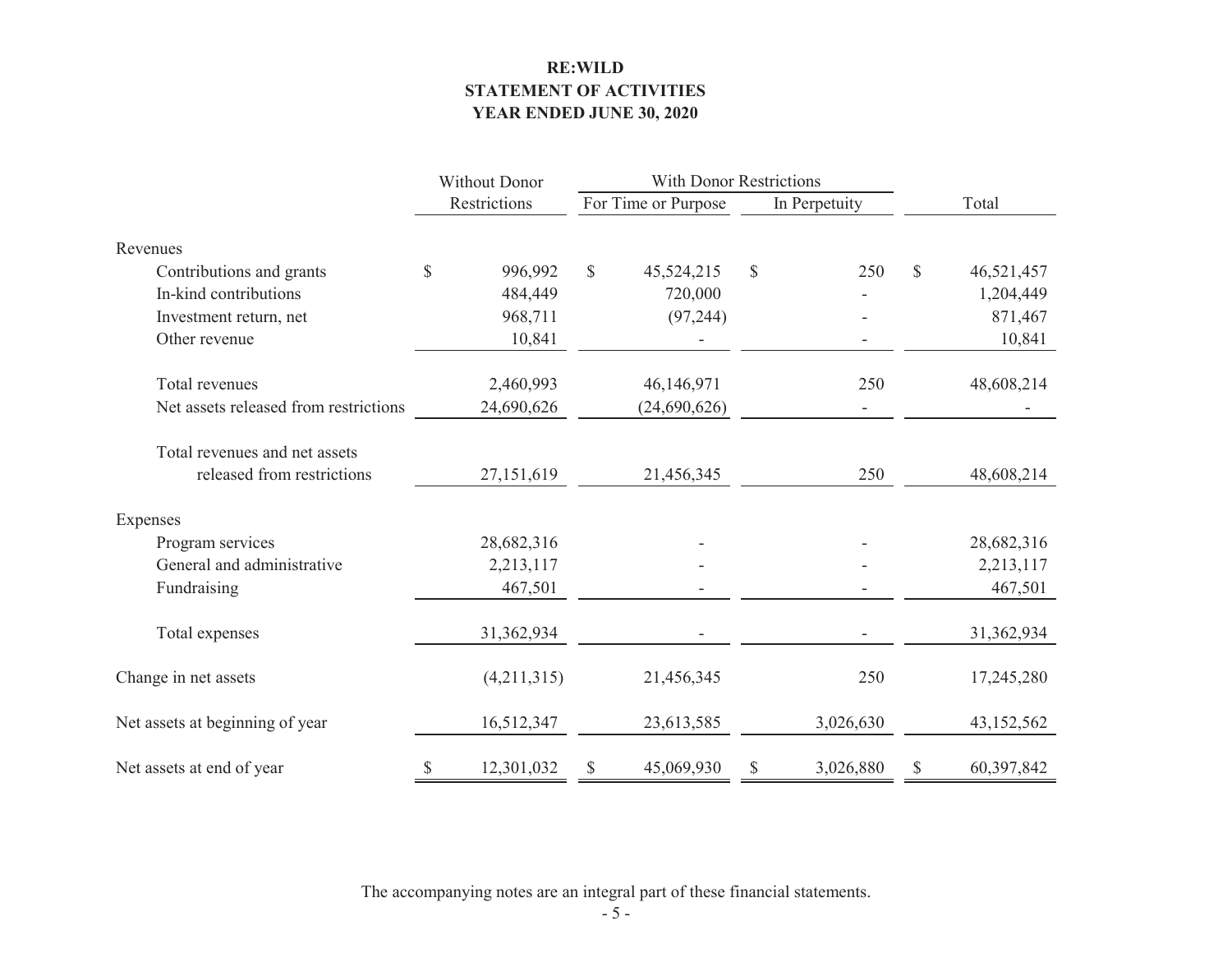### **RE:WILD STATEMENT OF FUNCTIONAL EXPENSES YEAR ENDED JUNE 30, 2021**

|                            | Program<br>Services | General and<br>Administrative | Fundraising   |               | Total      |
|----------------------------|---------------------|-------------------------------|---------------|---------------|------------|
|                            |                     |                               |               |               |            |
| Corporate Services         | \$<br>225,090       | \$<br>527,637                 | \$<br>25,200  | $\mathcal{S}$ | 777,927    |
| <b>Contract Services</b>   | 4,547,896           | 249,484                       | 30,413        |               | 4,827,793  |
| <b>Grants and Awards</b>   | 20,461,551          |                               |               |               | 20,461,551 |
| Facilities and Equipment   |                     | 66,873                        |               |               | 66,873     |
| Communications             | 810,679             | 187,210                       | 4,514         |               | 1,002,403  |
| <b>Supplies</b>            | 43,362              | 75,739                        | 1,528         |               | 120,629    |
| Other Expenses             | 104,510             | 41,894                        | 11,974        |               | 158,378    |
| Payroll Expenses           | 3,354,358           | 1,986,907                     | 256,394       |               | 5,597,659  |
| <b>Travel and Meetings</b> | 52,643              | 6,124                         | 992           |               | 59,759     |
| Total expenses             | 29,600,089          | \$<br>3,141,868               | \$<br>331,015 | S             | 33,072,972 |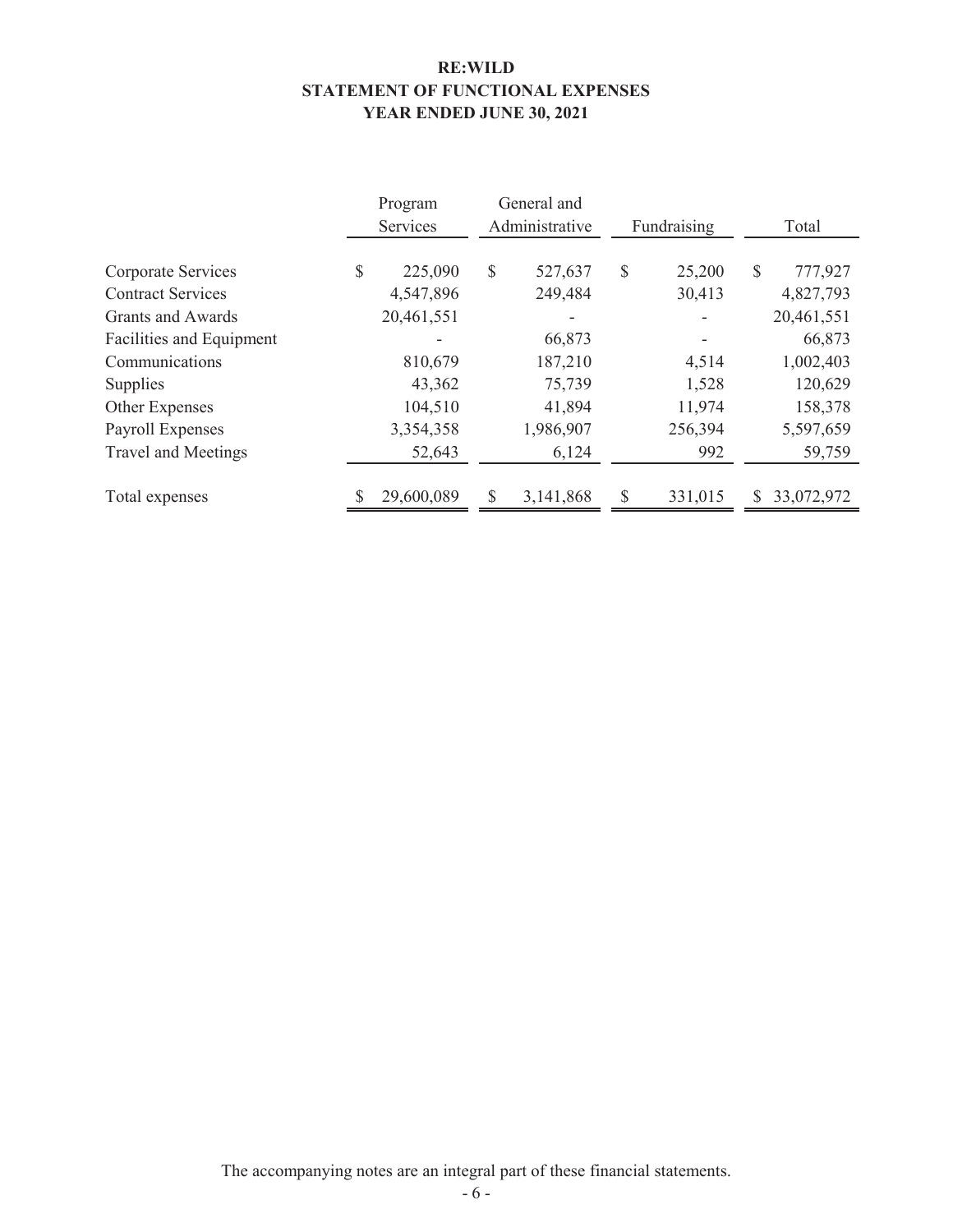### **RE:WILD STATEMENT OF FUNCTIONAL EXPENSES YEAR ENDED JUNE 30, 2020**

|                            | Program<br>Services |    | General and<br>Administrative |    | Fundraising |               | Total      |
|----------------------------|---------------------|----|-------------------------------|----|-------------|---------------|------------|
|                            |                     |    |                               |    |             |               |            |
| Corporate Services         | \$<br>386,937       | \$ | 293,177                       | \$ | 38,113      | $\mathcal{S}$ | 718,227    |
| <b>Contract Services</b>   | 1,721,865           |    | 190,347                       |    | 83,742      |               | 1,995,954  |
| <b>Grants and Awards</b>   | 22,657,819          |    |                               |    |             |               | 22,657,819 |
| Facilities and Equipment   | 14,586              |    | 227,084                       |    |             |               | 241,670    |
| Communications             | 100,315             |    | 159,664                       |    | 4,181       |               | 264,160    |
| <b>Supplies</b>            | 107,127             |    | 53,932                        |    |             |               | 161,059    |
| Other Expenses             | 171,266             |    | 31,023                        |    | 32,702      |               | 234,991    |
| Payroll Expenses           | 2,545,844           |    | 1,162,805                     |    | 285,917     |               | 3,994,566  |
| <b>Travel and Meetings</b> | 976,557             |    | 95,085                        |    | 22,846      |               | 1,094,488  |
| Total expenses             | 28,682,316          | S  | 2,213,117                     | S  | 467,501     | S             | 31,362,934 |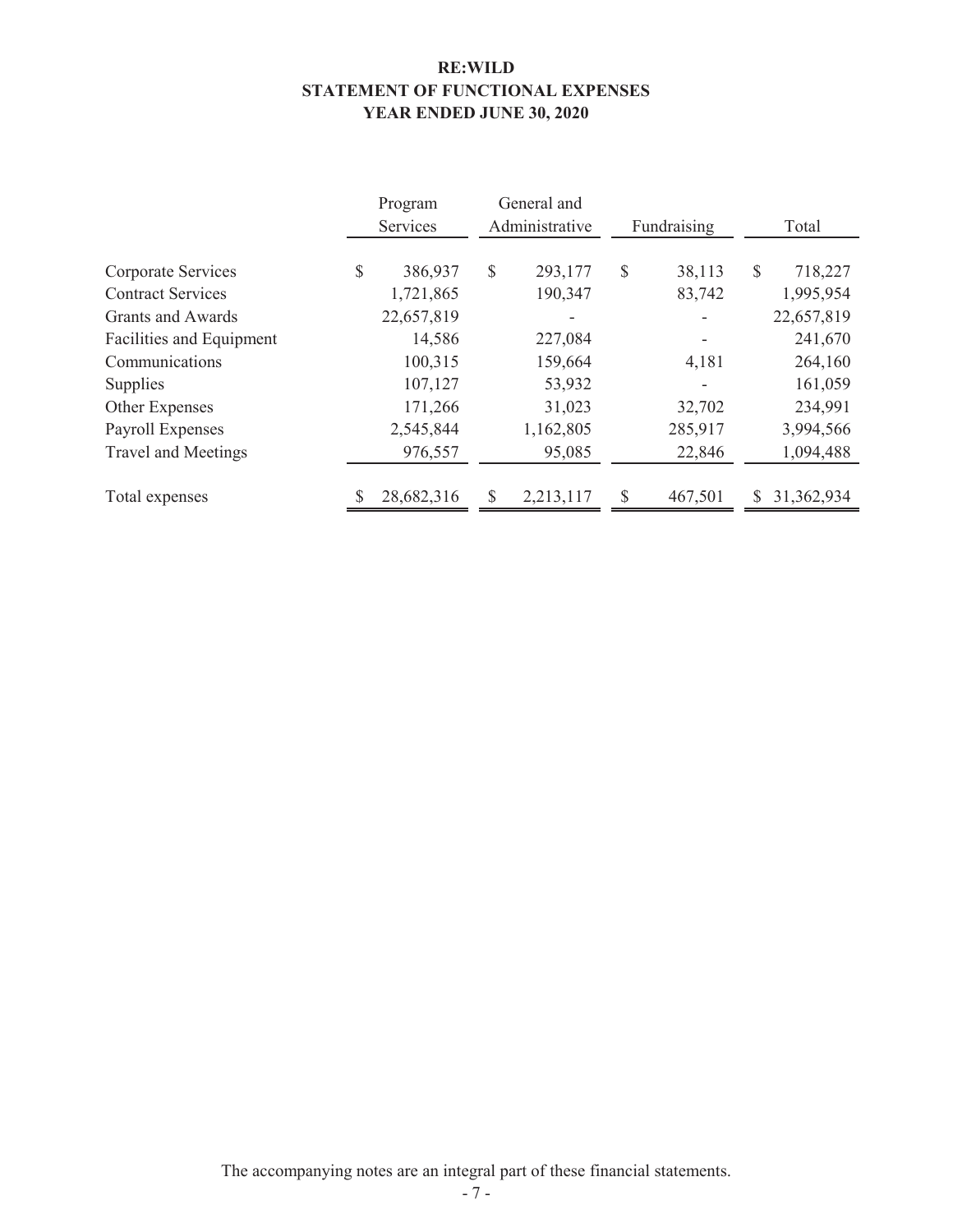## **RE:WILD STATEMENTS OF CASH FLOWS YEARS ENDED JUNE 30, 2021 AND 2020**

|                                                           | 2021 |               |    | 2020           |
|-----------------------------------------------------------|------|---------------|----|----------------|
|                                                           |      |               |    |                |
| Cash flows from operating activities:                     |      |               |    |                |
| Change in net assets                                      | \$   | 6,619,980     | \$ | 17,245,280     |
| Adjustments to reconcile change in net assets to net cash |      |               |    |                |
| from operating activities:                                |      |               |    |                |
| Donation of program related investment                    |      |               |    | (1,000,000)    |
| (Gains)/losses on investments                             |      | (1, 122, 834) |    | 35,358         |
| Forgiveness of debt                                       |      | (572,000)     |    |                |
| Change in assets and liabilities:                         |      |               |    |                |
| Contributions and grants receivable                       |      | (8,975,250)   |    | 12,281,219     |
| Prepaid expenses                                          |      | (5,680)       |    | (6,500)        |
| Donated artwork                                           |      |               |    | (720,000)      |
| <b>Accrued liabilities</b>                                |      | 106,533       |    | 41,859         |
| Net cash flows from operating activities                  |      | (3,949,251)   |    | 27,877,216     |
| Cash flows from investing activities:                     |      |               |    |                |
| Purchases of investments                                  |      | (1,932,832)   |    | (26, 128, 665) |
| Proceeds from sale of investments                         |      | 17,212,587    |    | 745,532        |
| Net cash flows from investing activities                  |      | 15,279,755    |    | (25, 383, 133) |
| <b>Cash flows from financing activities:</b>              |      |               |    |                |
| Proceeds from notes payable                               |      | 664,000       |    | 572,000        |
| Net cash flows from financing activities                  |      | 664,000       |    | 572,000        |
| Net change in cash and cash equivalents                   |      | 11,994,504    |    | 3,066,083      |
| Cash and cash equivalents, beginning of year              |      | 3,578,170     |    | 512,087        |
| Cash and cash equivalents, end of year                    | S.   | 15,572,674    | \$ | 3,578,170      |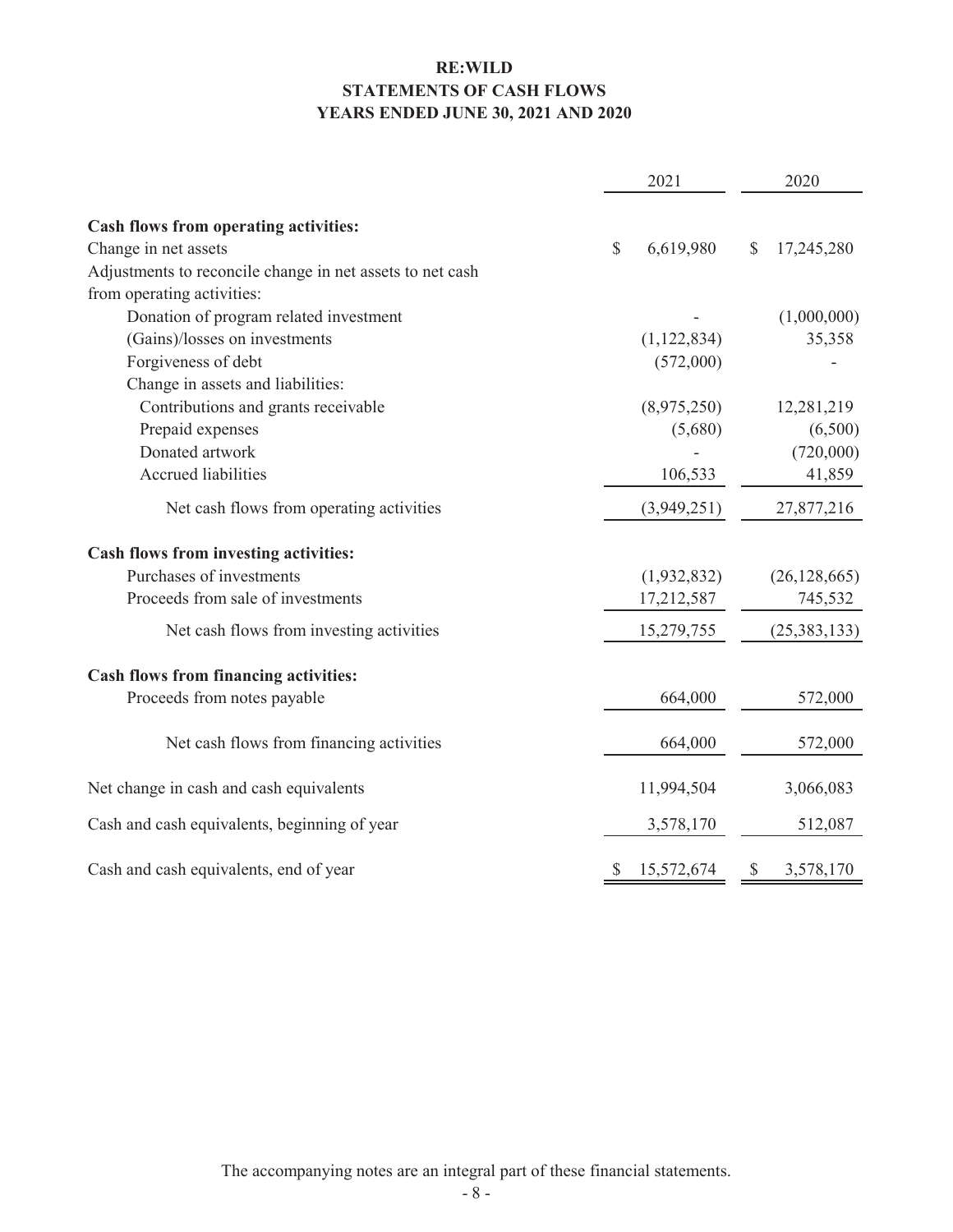#### **1. ORGANIZATION**

Re:wild, formerly known as Global Wildlife Conservation, was founded in 2008 and its mission is to protect and restore the wild to build a thriving Earth where all life flourishes. Re:wild works with hundreds of partners and Indigenous communities to protect the wild that's left and restores the rest. Our organization has a singular and powerful focus: the wild as the most effective solution to the interconnected climate, biodiversity, and human health crises currently facing our global community. We bring strategy, science, tactics, funding, communications, capacity building, and a global approach to help co-implement programs and projects around the world.

As Re:wild, our newly rebranded and expanded organization is scaling up our work with local partners to protect and restore ecosystems in the most important places for biodiversity on the planet. We work with more than 400 partners in over 50 countries, developing and replicating best practices that can be tailored and implemented locally. We believe that the best people to protect the local environment are the leaders who live there – who we call Guardians – including local and Indigenous peoples, nongovernmental organizations, and governments. Our work has helped to protect over 4.8 million hectares benefitting more than 16,000 species in the world's most irreplaceable places for biodiversity.

**Related Entities** - ReWild Colombia Corp is a Delaware Corporation established on February 24, 2021, and is wholly-owned by Re:wild. Lonely Whale, LLC is a Delaware Corporation established on April 23, 2015, and is wholly-owned by Re:wild. Both ReWild Colombia Corp and Lonely Whale, LLC have no activity and are not included in these financial statements.

### **2. SUMMARY OF SIGNIFICANT ACCOUNTING POLICIES**

**Basis of Presentation -** The financial statements are presented in accordance with accounting principles generally accepted in the United States of America (GAAP) as defined by the Financial Accounting Standards Board (FASB) Accounting Standards Codification (ASC). Net assets and revenues, expenses, gains, and losses are classified based on the existence of donor-imposed restrictions. Accordingly, net assets of Re:wild and changes therein are classified and reported as follows:

Net assets without donor restrictions - These types of net assets are not subject to donor-imposed stipulations. Expenses are reported as decreases in net assets without donor restrictions. Gains and losses on investments and other assets or liabilities are reported as increases or decreases in net assets without donor restrictions unless their use is restricted by explicit donor stipulation or by law.

Net assets with donor restrictions - These types of net assets are subject to donor-imposed stipulations. Some donor restrictions are temporary in nature; those restrictions will be met by actions of Re:wild or by the passage of time. When a restriction expires, net assets with donor restrictions are reclassified to net assets without donor restrictions and reported in the statements of activities as net assets released from restrictions. Other donor restrictions are perpetual in nature, whereby the donor has stipulated the funds be maintained in perpetuity.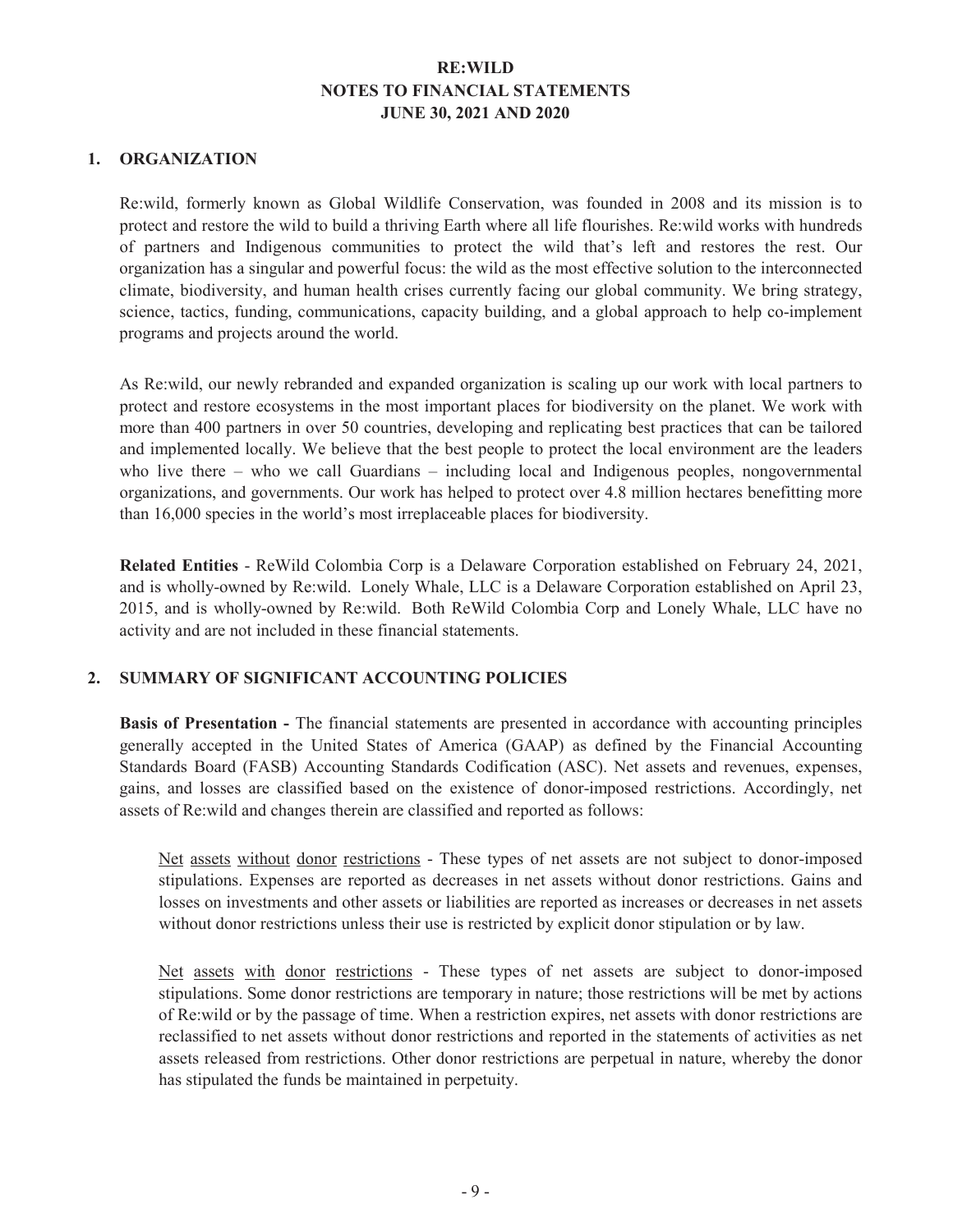#### **2. SUMMARY OF SIGNIFICANT ACCOUNTING POLICIES - CONTINUED**

**Basis of Accounting** - Re:wild's financial statements have been prepared on the accrual basis of accounting applicable to not-for-profit organizations in accordance with GAAP.

**Accounting Estimates** - The preparation of financial statements in conformity with GAAP requires management to make estimates and assumptions that affect certain reported amounts and disclosures. Accordingly, actual results could differ from those estimates.

**Cash Equivalents** - Re:wild considers all highly liquid investments with an original maturity of three months or less to be cash equivalents, unless designated for investment purposes.

**Investments** - Certificates of deposit and investments, which consist of U.S. Agency securities and bonds, corporate bonds, mutual funds, equity securities, and asset-backed securities, are stated at fair market value.

**Program Related Investment** - At June 30, 2021 and 2020, Re:wild had one program related investment in the form of an unsecured loan in the amount of \$1,000,000. The loan bears interest at an interest rate of 1% per annum and matures October 2021. Re:wild regularly monitors the loan by reviewing the borrower's financial standing through financial covenants.

**Contributions and Grants Receivable** - Contributions and grants receivable are recognized as revenue in the period received and as assets, decreases of liabilities, or expenses depending on the form of benefits received. Contributions and grants receivable are recorded at net realizable value if expected to be collected in one year and at the present value of their estimated future cash flows if expected to be collected in more than one year, unless otherwise noted. Conditional promises to give are recognized when the condition on which they depend is substantially met.

Contributions and grants receivable are recorded at the amount Re:wild expects to collect on outstanding balances. Re:wild has not set up an allowance for uncollectible receivables at June 30, 2021 and 2020, because management estimates all balances to be collectible. Management closely monitors outstanding balances and write offs.

All contributions and grants are recorded at their fair value and are considered to be available for operations of Re:wild unless specifically restricted by the donor. Unconditional pledges to give cash and other assets are reported as either net assets with donor restrictions for time or purpose or net assets with donor restrictions in perpetuity, if they are received with donor stipulations that limit the use of donated assets. When donor restrictions expire, that is, when a stipulated time restriction ends or restricted purpose is accomplished, the related net assets with donor restrictions for time or purpose are reclassified to net assets without donor restrictions. This is reported in the statements of activities as net assets released from restrictions. Conditional pledges to give are recognized only when the conditions on which they depend are substantially met and pledges become unconditional.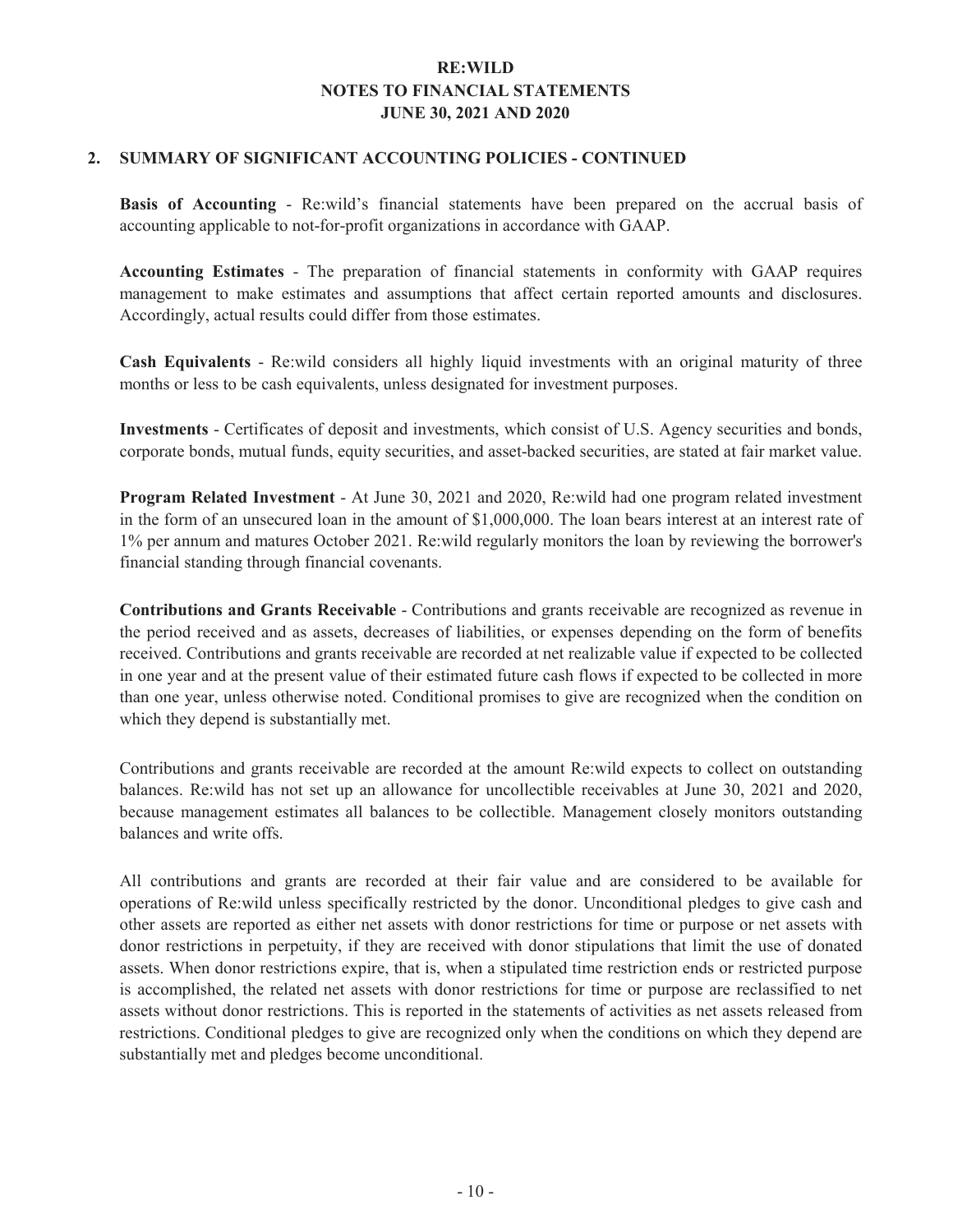#### **2. SUMMARY OF SIGNIFICANT ACCOUNTING POLICIES - CONTINUED**

Contributed property and equipment are recorded at fair value at the date of donation. Contributions with donor-imposed stipulations regarding how long the contributed assets must be used are recorded as net assets with donor restrictions; otherwise, the contributions are recorded as net assets without donor restrictions.

Contributed services are recognized as contributions if the services (1) create or enhance non-financial assets, or (2) require special skills, are performed by people with those skills, and would otherwise be purchased by Re:wild. Under those criteria, donated professional services and materials are reflected as contribution revenue at their estimated fair value at the date of receipt and are expensed or capitalized as appropriate.

**Functional Allocation of Expenses** - The costs of providing the various program services and supporting services have been summarized on a functional basis in the statements of activities. Accordingly, certain costs have been allocated among the programs and supporting services benefited.

Expenses that are directly related to a program or supporting service are allocated accordingly. Rent is allocated based on square footage. The remaining expenses are based on time and effort.

**Federal Income Taxes** - Re:wild is exempt from federal income taxes under Internal Revenue Code Section  $501(c)(3)$ . No provision for income taxes has been made in the accompanying financial statements. Re:wild has adopted the recognition requirements for uncertain income tax positions as required by GAAP, with no cumulative effect adjustment required. Income tax benefits are recognized for income tax positions taken or expected to be taken in a tax return, only when it is determined that the income tax position will more likely than not be sustained upon examination by taxing authorities. Re:wild has analyzed the tax positions taken in its filings with the Internal Revenue Service and state jurisdictions where it operates.

Re:wild believes that its income tax filing positions will be sustained upon examination and does not anticipate any adjustments that would result in a material adverse effect on Re:wild's financial position, changes in net assets or cash flows. Accordingly, Re:wild has not recorded any reserves, or related accruals for interest and penalties for uncertain income tax positions at June 30, 2021 and 2020. Re:wild is subject to income tax audits for the previous three years which are open. There are currently no income tax audits for any tax periods in progress.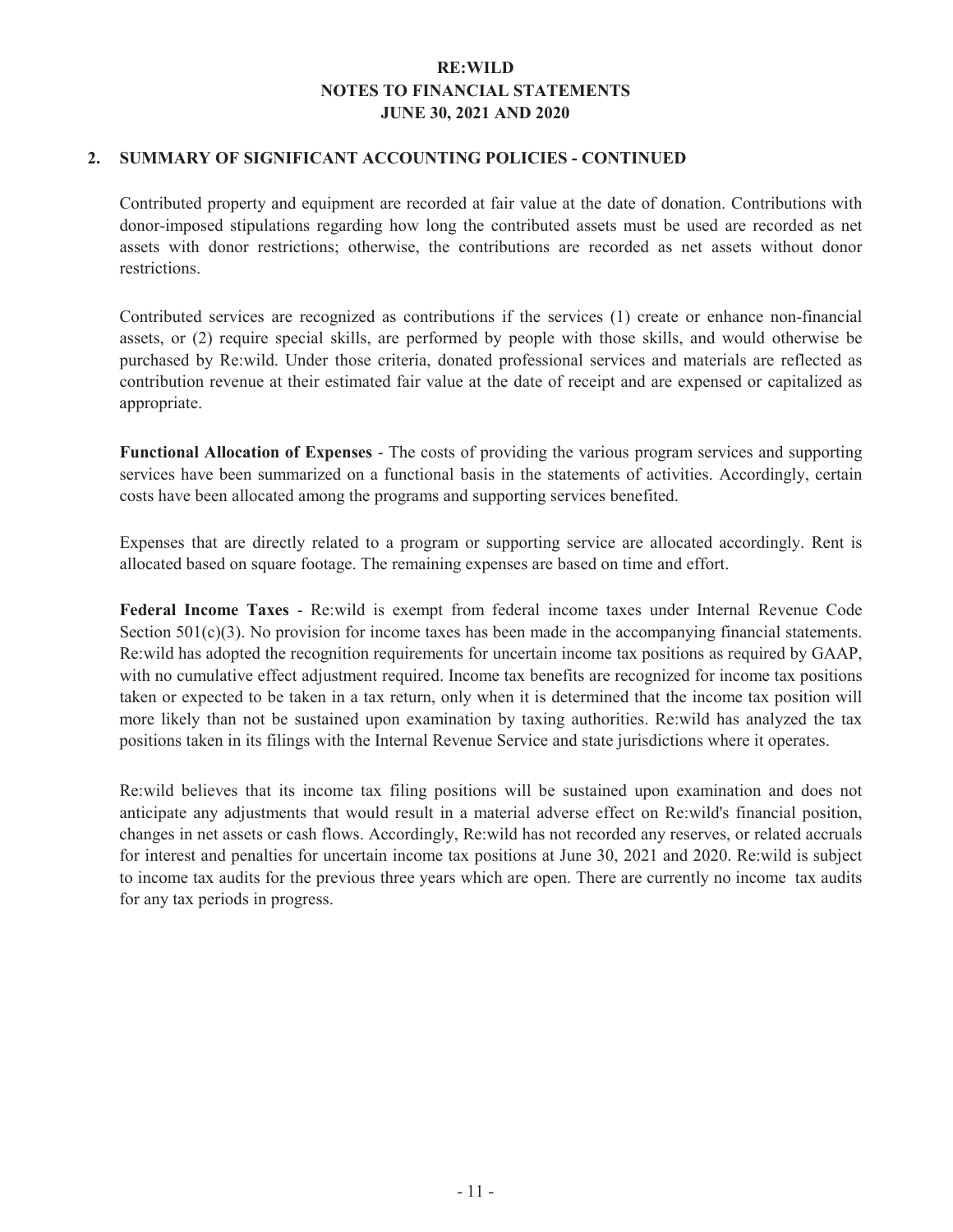#### **2. SUMMARY OF SIGNIFICANT ACCOUNTING POLICIES - CONTINUED**

**Fair Value Measurement and Disclosures** - The requirements of FASB ASC 820, *Fair Value Measurements and Disclosures,* apply to all financial instruments and all nonfinancial assets and nonfinancial liabilities that are being measured and reported on a fair value basis. Fair value is a marketbased measurement, not an entity-specific measurement. For some assets and liabilities, observable market transactions or market information might be available. For other assets and liabilities, observable market transactions and market information might not be available. However, the objective of a fair value measurement is the same in both cases – to estimate the price at which an orderly transaction to sell the asset or to transfer the liability would take place between market participants at the measurement date under current market conditions (that is, an exit price). *Fair Value Measurements and Disclosures* also establish a fair value hierarchy that prioritizes the inputs used in valuation methodologies into the following three levels:

- Level 1 Quoted prices (unadjusted) in active markets for identical assets or liabilities that the reporting entity can access at the measurement date.
- Level 2 Inputs other than quoted prices included with Level 1 that are observable for the asset or liability either directly or indirectly.
- Level 3 Unobservable inputs for the asset or liability.

**Subsequent Events** - Management of Re:wild has evaluated subsequent events for disclosure through the date of the Independent Auditors' Report, the date the financial statements were available to be issued. See Note 17.

#### **3. INVESTMENTS**

The following table represents assets and liabilities reported on the statements of financial position at their fair value and cost as of June 30, 2021 and 2020, by level within the fair value measurement hierarchy.

Unrealized

|                             |            | Level 1      | Appreciation   |
|-----------------------------|------------|--------------|----------------|
| 2021                        | Cost       | Fair Value   | (Depreciation) |
| Cash and cash equivalents   | 737,790    | 737,790<br>S | \$             |
| Certificates of deposit     | 10,229,674 | 10,567,372   | 337,698        |
| Equities                    | 1,806,113  | 2,383,537    | 577,424        |
| Municipal bonds             |            |              |                |
| Mutual funds                | 20,215,941 | 25,561,107   | 5,345,166      |
| Corporate bonds             | 1,060,578  | 1,052,497    | (8,081)        |
| US government-related       |            |              |                |
| agency securities and bonds |            |              |                |
|                             |            |              |                |
| Total investments           | 34,050,096 | \$40,302,303 | 6,252,207      |
|                             |            |              |                |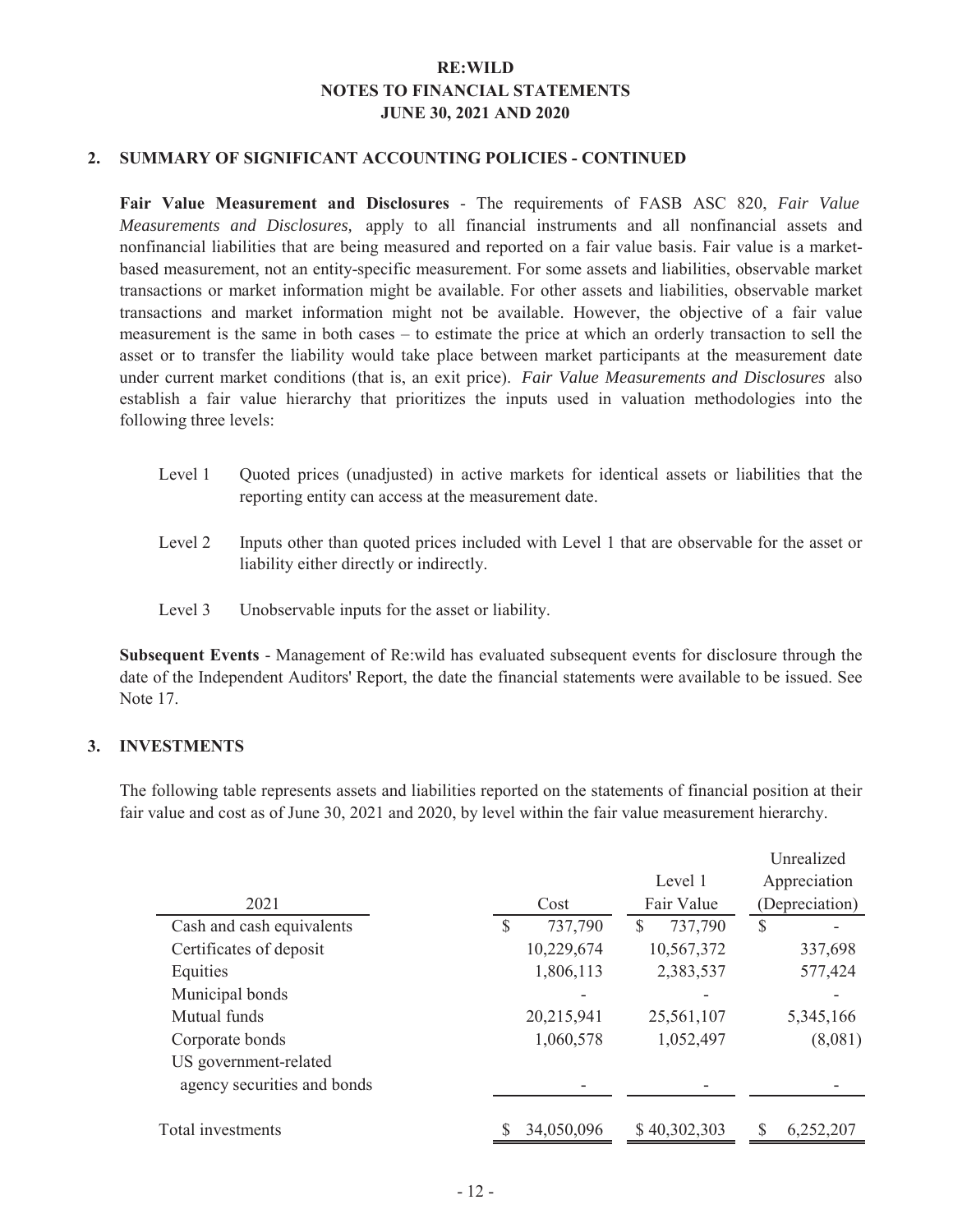### **3. INVESTMENTS - CONTINUED**

|                             |                         |              | Unrealized      |
|-----------------------------|-------------------------|--------------|-----------------|
|                             |                         | Level 1      | Appreciation    |
| 2020                        | Cost                    | Fair Value   | (Depreciation)  |
| Cash and cash equivalents   | 160,163<br><sup>S</sup> | 160,163<br>S | $\mathcal{S}$   |
| Certificates of deposit     | 10,015,581              | 10,553,758   | 538,177         |
| Equities                    | 1,806,113               | 2,023,288    | 217,175         |
| Municipal bonds             |                         |              |                 |
| Mutual funds                | 36,328,752              | 40,712,215   | 4,383,463       |
| Corporate bonds             | 744,364                 | 756,891      | 12,527          |
| US government-related       |                         |              |                 |
| agency securities and bonds | 248,011                 | 252,909      | 4,898           |
|                             |                         |              |                 |
| Total investments           | 49,302,984              | \$54,459,224 | \$<br>5,156,240 |

The following schedule summarizes the investment earnings and its classification in the statements of activities for the years ended June 30, 2021 and 2020:

|                                        | 2021        | 2020      |
|----------------------------------------|-------------|-----------|
| Interest and dividends                 | 473,369     | 930,768   |
| Unrealized and realized gains (losses) | 1,122,834   | (35,358)  |
| Investment management fees             | (16, 488)   | (23, 943) |
| Investment return, net                 | \$1,579,715 | 871,467   |
|                                        |             |           |

#### **4. ASSETS HELD FOR SALE**

The following schedule summarizes the assets held for sale as of June 30, 2021 and 2020:

|                                  | 2021          |    | 2020    |
|----------------------------------|---------------|----|---------|
| Ruby Artwork                     | \$<br>225,000 | \$ | 225,000 |
| <b>Schwartz Necklace</b>         | 65,000        |    | 65,000  |
| Klyukin Tiger Artwork            | 155,000       |    | 155,000 |
| Brody Tiger Artwork              | 100,000       |    | 100,000 |
| Butterfield Kelly Canyon Artwork | 400,000       |    | 400,000 |
|                                  |               |    |         |
|                                  | \$<br>945,000 | S  | 945,000 |

These assets were valued by third party industry experts/appraisers and are considered to be level 3.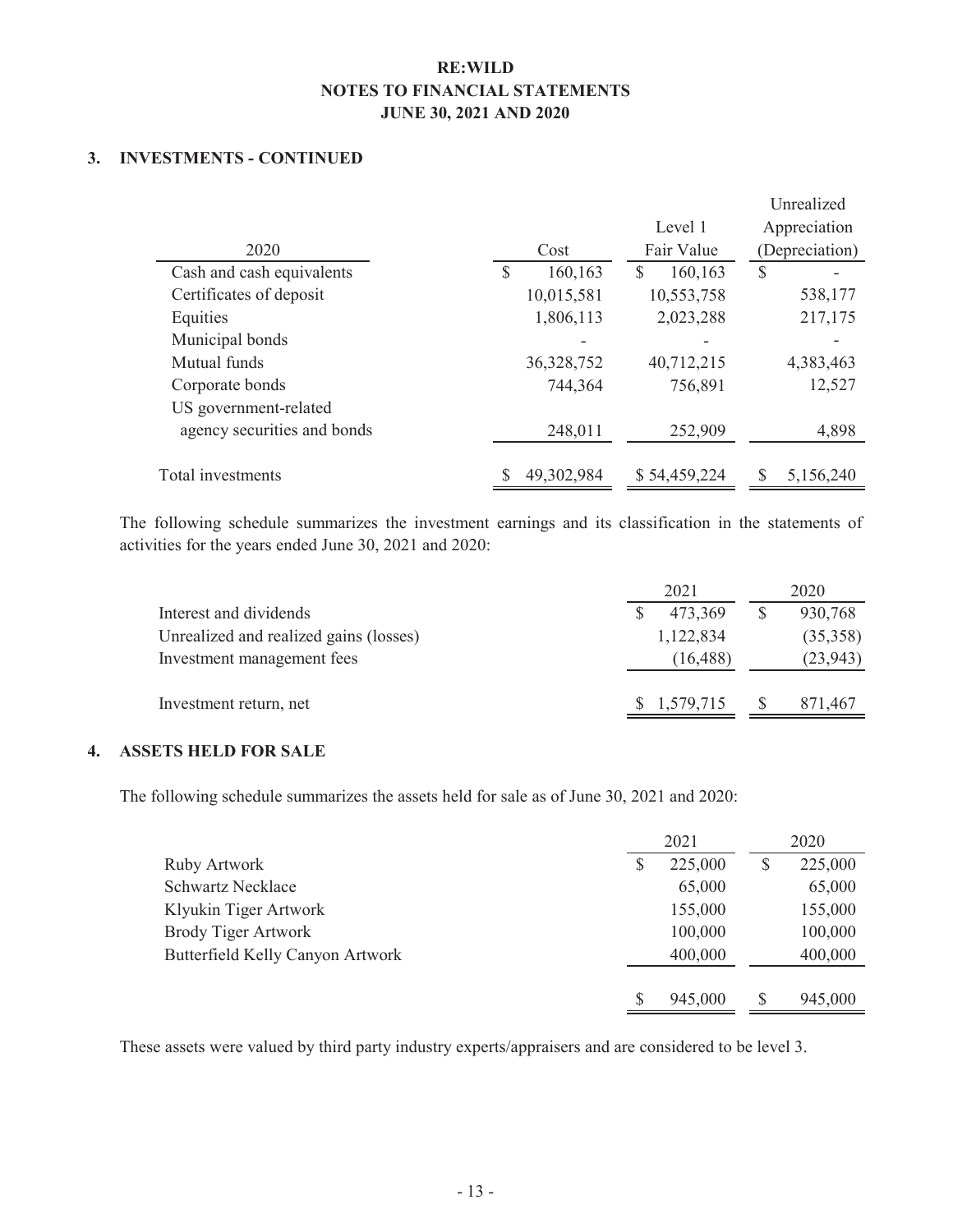#### **5. CONTRIBUTIONS AND GRANTS RECEIVABLE**

Contributions and grants receivable at June 30, 2021 and 2020, were as follows:

|                                           | 2021         |              | 2020      |
|-------------------------------------------|--------------|--------------|-----------|
| Contributions                             | \$10,114,160 | <sup>S</sup> | 138,910   |
| Grants                                    |              |              | 1,000,000 |
|                                           |              |              |           |
| Total contributions and grants receivable | \$10,114,160 | $\mathbb{S}$ | 1,138,910 |
|                                           |              |              |           |

#### **6. CONCENTRATIONS**

Financial instruments which potentially subject Re:wild to credit risk consist of cash and cash equivalents, investments and contributions receivable. Re:wild places its cash and cash equivalents and investments with quality financial institutions and may exceed the amount of insurance provided on such deposits. At June 30, 2021 and 2020, the cash deposits exceeded Federal Deposit Insurance Corporation and Securities Investor Protection Corporation insurances by \$15,264,529 and \$3,000,631, respectively. Re:wild's investments are exposed to various risks such as interest rate, market and credit risk. Re:wild does not maintain collateral for its contributions receivable and does not believe significant risk exists.

### **7. LONG-TERM DEBT**

A summary of long-term debt as June 30, 2021 and 2020, follows:

|                                                                                                                                                                                                                                                                                                                                                                                            | 2021          |    | 2020      |
|--------------------------------------------------------------------------------------------------------------------------------------------------------------------------------------------------------------------------------------------------------------------------------------------------------------------------------------------------------------------------------------------|---------------|----|-----------|
| Note payable related to the Paycheck Protection Program dated May 4<br>2020, in the original amount of \$572,000, at an interest rate of 1%, with<br>monthly payments of \$12,900, including interest until maturity on May<br>4, 2022. This note was forgiven on March 3, 2021, and is recognized as<br>other revenue on the statement of activities for the year ended June 30,<br>2021. | \$            | S  | 572,000   |
| Note payable related to the Paycheck Protection Program dated March<br>24, 2021, in the original amount of $$664,000$ , at an interest rate of $1\%$ ,<br>with monthly payments of \$12,900, including interest until maturity on<br>March 24, 2026.                                                                                                                                       | 664,000       |    |           |
| Less current installments of long-term debt                                                                                                                                                                                                                                                                                                                                                | (108, 139)    |    | (219,669) |
| Long-term debt, excluding current installments                                                                                                                                                                                                                                                                                                                                             | \$<br>555,861 | \$ | 352,331   |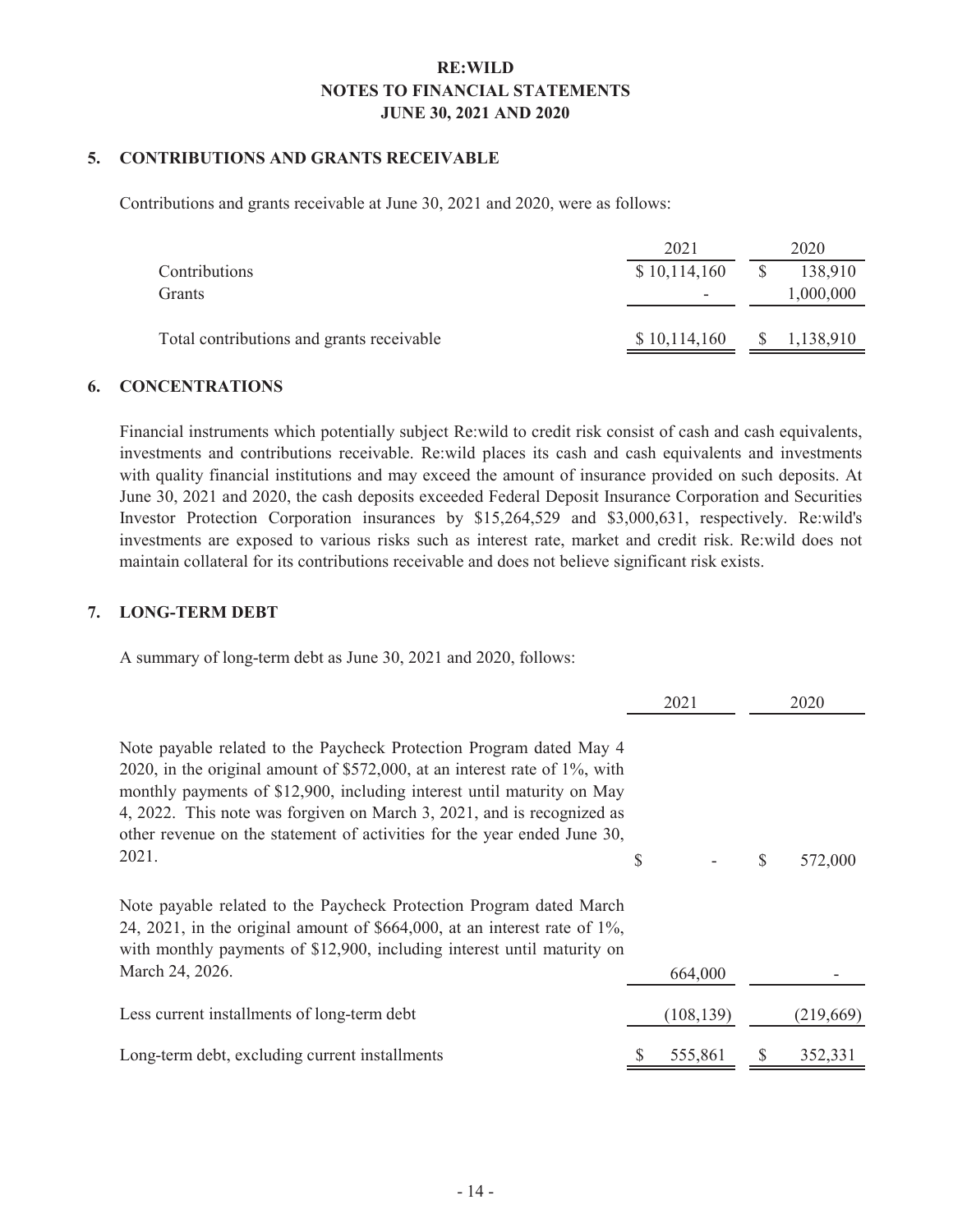### **7. LONG-TERM DEBT - CONTINUED**

Future maturities of long-term debt are as follows as of June 30:

| 2022<br>2023 | S | 108,139<br>555,861 |
|--------------|---|--------------------|
| Total        | S | 664,000            |

The Paycheck Protection Program was made available due to the Covid 19 pandemic. Re:wild believes that the Paycheck Protection Program loan will be forgiven in its entirety. See Note 17.

#### **8. IN-KIND CONTRIBUTIONS**

Re:wild received the following in-kind contributions included in the statements of activities for program services and general and administrative during the years ended June 30, 2021 and 2020:

|                                              | 2021        |              | 2020      |
|----------------------------------------------|-------------|--------------|-----------|
| Donated services including professional fees |             |              |           |
| for legal and accounting                     | \$1,278,585 | <sup>S</sup> | 484,449   |
| Donated artwork and collectibles             | 80.274      |              | 720,000   |
|                                              |             |              |           |
| Total in-kind contributions                  | \$1,358,859 |              | 1,204,449 |

Donated artwork and collectibles are recorded at fair value based on third-party appraisals, which are considered to be level 3 in the fair value hierarchy.

#### **9. ENDOWMENTS**

Re:wild has the Walter Steven Sechrest Endowment for Wildlife Protection, the Habitat for Biodiversity Endowment, and the Small Wild Cat Endowment (Endowments). The mission of the Walter Steven Sechrest Endowment for Wildlife Protection is to protect endangered wildlife through anti-poaching efforts, including support to wildlife rangers at nature reserves around the world. The mission of the Habitat for Biodiversity Endowment is to protect endangered wildlife through establishing nature reserves around the world, either through private, community, indigenous, or government protection. The mission of the Small Wild Cat Endowment is to ensure the survival of small wild cats and their natural habitats worldwide.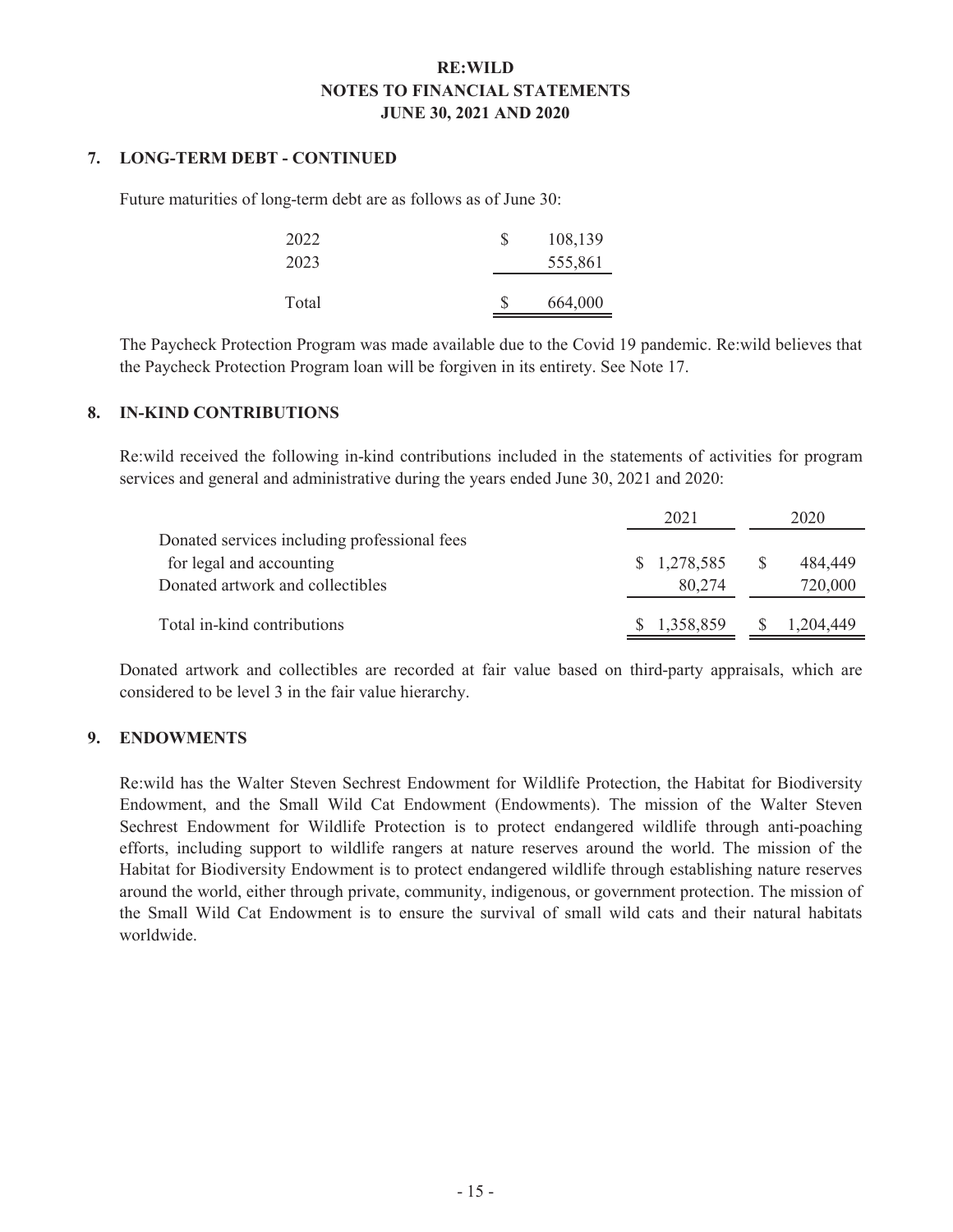#### **9. ENDOWMENTS - CONTINUED**

The Board of Directors of Re:wild interpret the Uniform Prudent Management of Institutional Funds Act ("UPMIFA") as requiring the preservation of the fair value of the original gift as of the gift date of the donor-restricted endowment funds absent explicit donor stipulations to the contrary. The original value of gifts donated to the permanent endowment, plus the original value of subsequent gifts to the endowment are classified as net assets with donor restrictions into perpetuity. Also included are accumulations to the permanent endowment if directed by the donor gift instrument. The remaining portion of the donor restricted endowment fund is classified as purpose restricted net assets until those funds are appropriated for expenditure by Re:wild in a manner consistent with the standard of prudence prescribed by UPMIFA.

Re:wild has investment and spending policies for endowment assets that attempt to provide a predictable stream of funding to programs supported by its endowment while seeking to maintain the purchasing power of the endowment assets. Under the investment policy approved by the Board of Directors, the endowment assets are invested in a manner that is intended to produce results that exceed the price and yield results as stated in Re:wild's policy while assuming a moderate level of investment risk. Actual returns in any given year may vary from this amount. To satisfy its long-term rate-of-return objectives, Re:wild relies on a total return strategy in which investment returns are achieved through both capital appreciation (realized and unrealized gains) and current yield (interest and dividends). Re:wild targets a diversified asset allocation that places a greater emphasis on equity-based investments to achieve its long-term return objectives with prudent risk constraints.

Re:wild has a policy spending rate of 5%. The withdrawals can be lump sum or spread out over the fiscal year. In determining the total amount to withdraw from the Endowments in any given year, the Investment Committee incorporates a document hybrid method. The Investment Committee must approve any special appropriation or decision not to spend the amount indicated by the spending formula in advance.

Endowment balances were as follows as of June 30, 2021 and 2020:

|                                                          | 2021        | 2020      |
|----------------------------------------------------------|-------------|-----------|
| Walter Steven Sechrest Endowment for Wildlife Protection | \$3,311,602 | 2,585,303 |
| Habitat for Biodiversity Endowment                       | 50,916      | 38,974    |
| Small Wild Cat Endowment                                 | 2,545,594   | 2,086,132 |
|                                                          |             |           |
|                                                          | \$5,908,112 | 4,710,409 |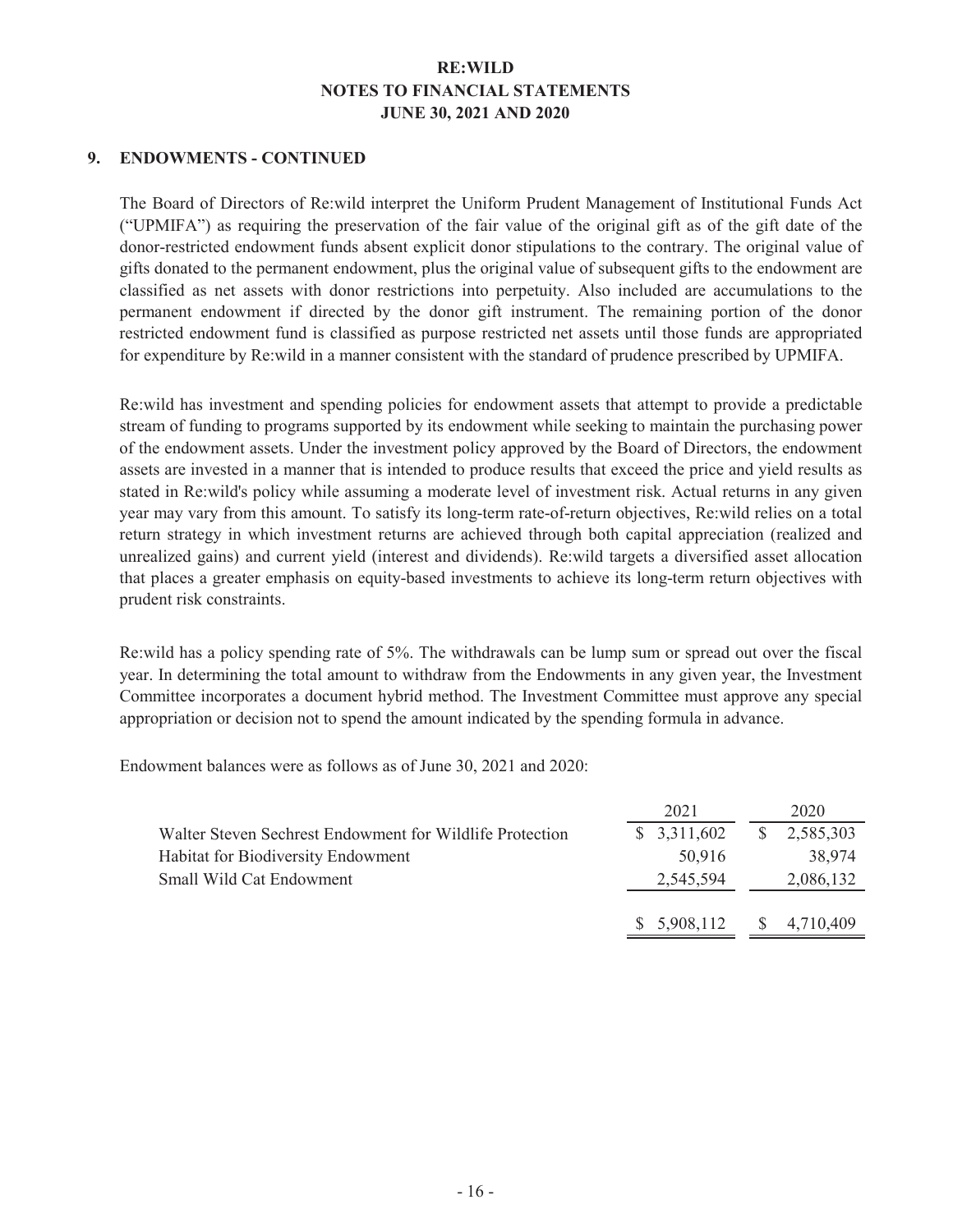#### **9. ENDOWMENTS - CONTINUED**

Changes in endowment net assets were as follows for the year ended June 30, 2021:

|                        | <b>Without Donor</b> |              |                                |                |
|------------------------|----------------------|--------------|--------------------------------|----------------|
|                        | Restrictions         |              | <b>With Donor Restrictions</b> |                |
|                        | <b>Board</b>         | For Time or  |                                |                |
|                        | Designated           | Purpose      | In Perpetuity                  | Total          |
| Beginning balance      | 1,248,213            | 435,316<br>S | 3,026,880<br>S.                | 4,710,409<br>S |
| Contributions          |                      |              | 750                            | 750            |
| Investment return, net | 292,448              | 1,002,555    |                                | 1,295,003      |
| Appropriated           |                      | (98,050)     |                                | (98,050)       |
| Ending balance         | 1,540,661            | 1,339,821    | 3,027,630                      | 5,908,112      |

Changes in endowment net assets were as follows for the year ended June 30, 2020:

|                        | <b>Without Donor</b> |                                |               |                |
|------------------------|----------------------|--------------------------------|---------------|----------------|
|                        | Restrictions         | <b>With Donor Restrictions</b> |               |                |
|                        | Board                | For Time or                    |               |                |
|                        | Designated           | Purpose                        | In Perpetuity | Total          |
| Beginning balance      | 1,243,824            | 532,560<br>\$                  | 3,026,630     | 4,803,014<br>S |
| Contributions          |                      |                                | 250           | 250            |
| Investment return, net | 4,389                | (97, 244)                      |               | (92, 855)      |
| Appropriated           |                      |                                |               |                |
| Ending balance         | 1,248,213            | S<br>435,316                   | 3,026,880     | 4,710,409      |

### **10. NET ASSETS**

Net assets with donor restrictions were restricted for the following purposes as of June 30, 2021 and 2020:

|                                          | 2021         | 2020         |
|------------------------------------------|--------------|--------------|
| Habitat conservation                     | \$16,744,731 | \$15,202,109 |
| General conservation                     | 13,128,453   | 11,203,539   |
| Galapagos                                | 12,922,618   |              |
| Center for global conservation           | 5,000,000    | 5,000,000    |
| Office of the chief conservation officer | 2,288,231    | 2,895,249    |
| Species survival commission              | 815,322      | 1,736,644    |
| Amazon protection                        | 792,006      | 2,453,068    |
| Guardians                                | 510,506      | 1,592,747    |
| Australia wildfire fund                  | 220,491      | 1,195,992    |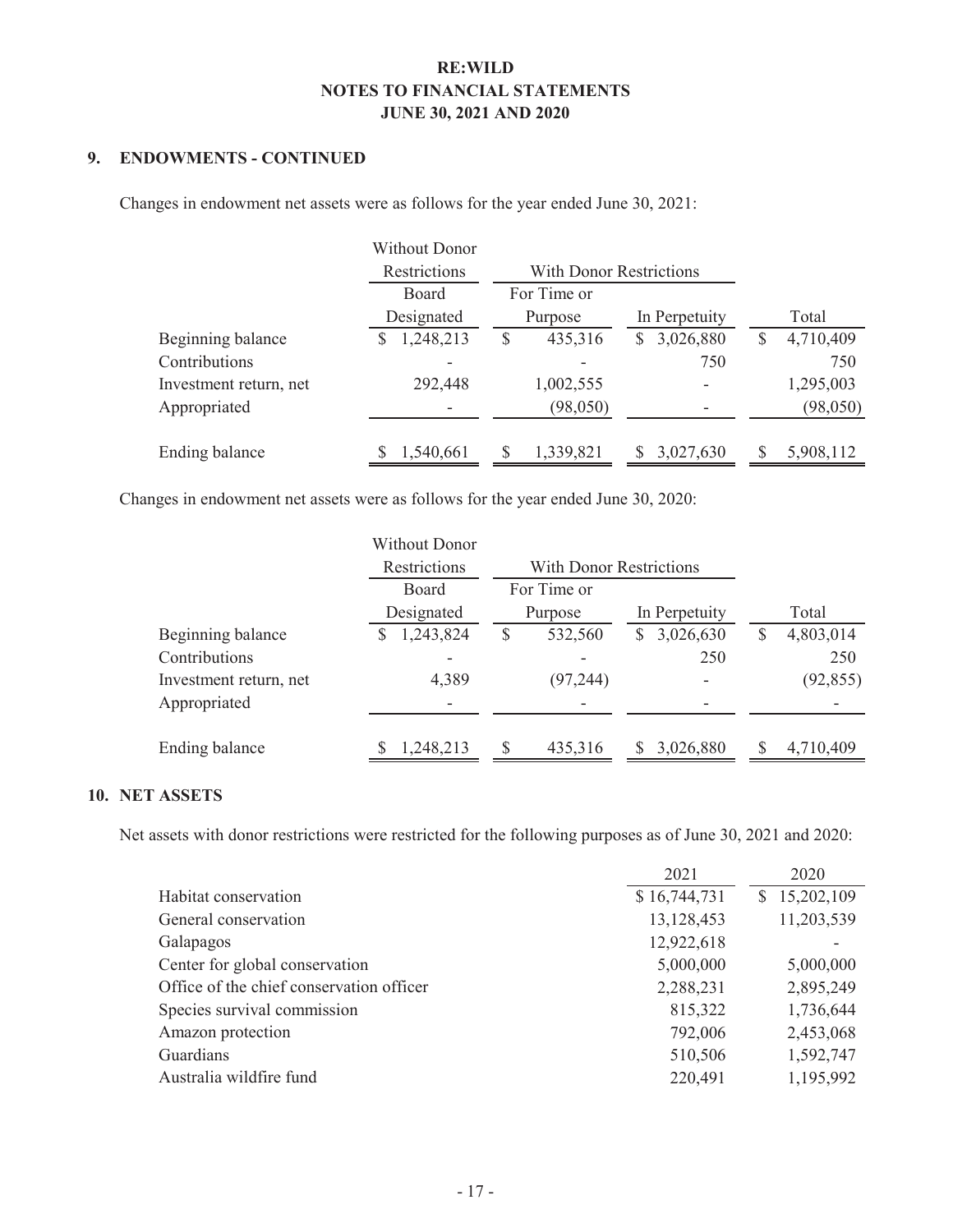#### **10. NET ASSETS - CONTINUED**

|                      | 2021         | 2020       |
|----------------------|--------------|------------|
| Wildlife protection: |              |            |
| Primates             | 1,430,550    | 1,422,041  |
| Other species        | 1,348,353    | 622,862    |
| Antipoaching         | 1,034,273    | 339,657    |
| Elephants            | 749,772      | 668,516    |
| Amphibians           | 447,844      | 528,185    |
| Other                | 322,554      | 209,321    |
|                      |              |            |
|                      | \$57,755,704 | 45,069,930 |

Net assets with donor restrictions in perpetuity were restricted for the following purposes as of June 30, 2021 and 2020:

|                                                          | 2021        |    | 2020      |
|----------------------------------------------------------|-------------|----|-----------|
| Walter Steven Sechrest Endowment for Wildlife Protection | \$1,310,258 |    | 1,309,508 |
| Habitat for Biodiversity Endowment                       | 30,705      |    | 30,705    |
| Small Wild Cat Endowment                                 | 1,686,667   |    | 1,686,667 |
|                                                          |             |    |           |
|                                                          | \$3,027,630 | S. | 3,026,880 |

In addition to the designated net assets included in the Endowments (See Note 9), the Board has designated other net assets without donor restriction for other projects or purposes. Board designated net assets as of June 30, 2021 and 2020, and their stipulated purposes were as follows:

|                           |   | 2021        |    | 2020      |  |
|---------------------------|---|-------------|----|-----------|--|
| Wildlands Fund            | S | -           | \$ | 2,000,000 |  |
| <b>Endowments</b>         |   | 1,540,660   |    | 1,248,213 |  |
| Sumatran rhino            |   | 394,236     |    | 935,000   |  |
| Conservation diet         |   | 100,000     |    | 100,000   |  |
|                           |   |             |    |           |  |
|                           |   | \$2,034,896 |    | 4,283,213 |  |
| VARNITD ATIAN AR DRURNITR |   |             |    |           |  |

#### **11. CONCENTRATION OF REVENUE**

Re:wild solicits contributions from a diverse range of constituents including private individuals, nonprofit organizations, foundations, corporations, government agencies and international organizations. Re:wild is highly dependent upon these contributions to support its conservation programs. During the years ended June 30, 2021 and 2020, contributions from one donor were 26% and 32% of total contributions revenue, respectively. On June 30, 2021 and 2020, contributions receivable from one donor were 99% and 88%, respectively, of total contributions receivable.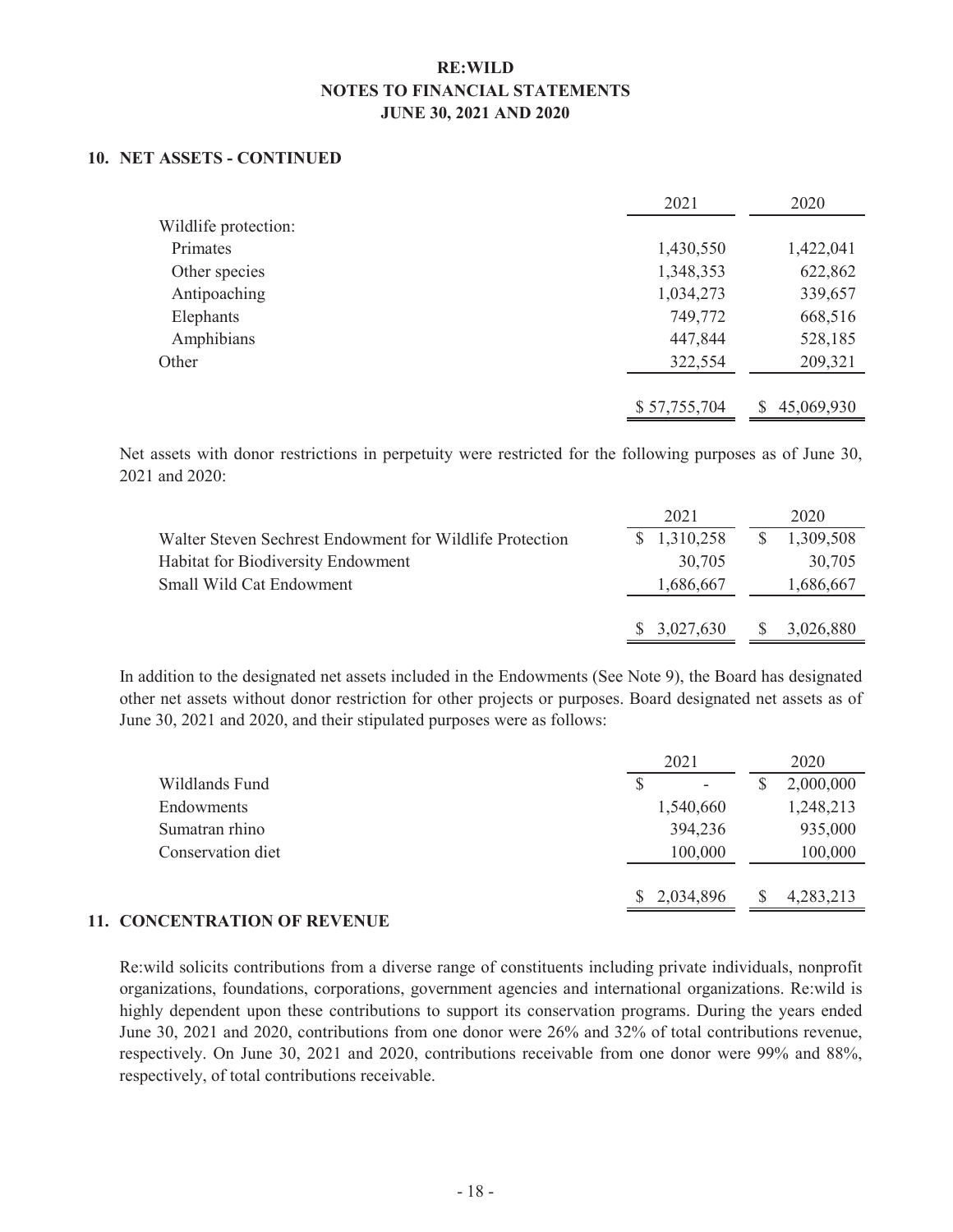#### **12. 403(b) RETIREMENT PLAN**

During the year ended June 30, 2017, Re:wild began the Global Wildlife 403(b) Retirement Plan (the Plan). A 403(b) plan is a retirement plan for employees to invest in either annuities or mutual funds by making salary contributions. Under the Plan, employees may make salary contributions as tax deferred or as a Roth 403(b) contribution. The contributions are elective deferrals set up by the employee and withheld from the employee's salary with a limit of \$18,000. Starting in July 2019, Re:wild started matching up to 3% of employee contributions for employees with 1 year of service. Total matching contributions are \$87,534 and \$66,403, for the years ending June 30, 2021 and 2020, respectively. Vesting is 25% after 1 year, 50% after 2 years, and 100% after 3 years.

#### **13. RELATED PARTY TRANSACTIONS**

Certain members of the Board contributed \$0 and \$3,649,800 to Re:wild during the years ended June 30, 2021 and 2020, respectively. At June 30, 2021 and 2020, there were pledges receivable from board members in the amount of \$0 and \$50,000, respectively.

#### **14. ASSET TRANSFER**

On December 27, 2019, The Leonardo DiCaprio Foundation (LDF) transferred assets into Re:wild. Under the closing agreement of the transfer, LDF donated cash, art, collectibles, equipment, all accounts or notes receivable held by LDF, and certain other assets to Re:wild. Re:wild accepted the assets and assumed miscellaneous liabilities. The following transaction was recorded by Re:wild in the year ended June 30, 2020, for the transfer:

| Cash                                  | \$13,575,870 |
|---------------------------------------|--------------|
| Program related investment            | 1,000,000    |
| Assets held for sale                  | 720,000      |
| Contributions receivable              | 64,160       |
|                                       |              |
| Contribution recognized from transfer | \$15,360,030 |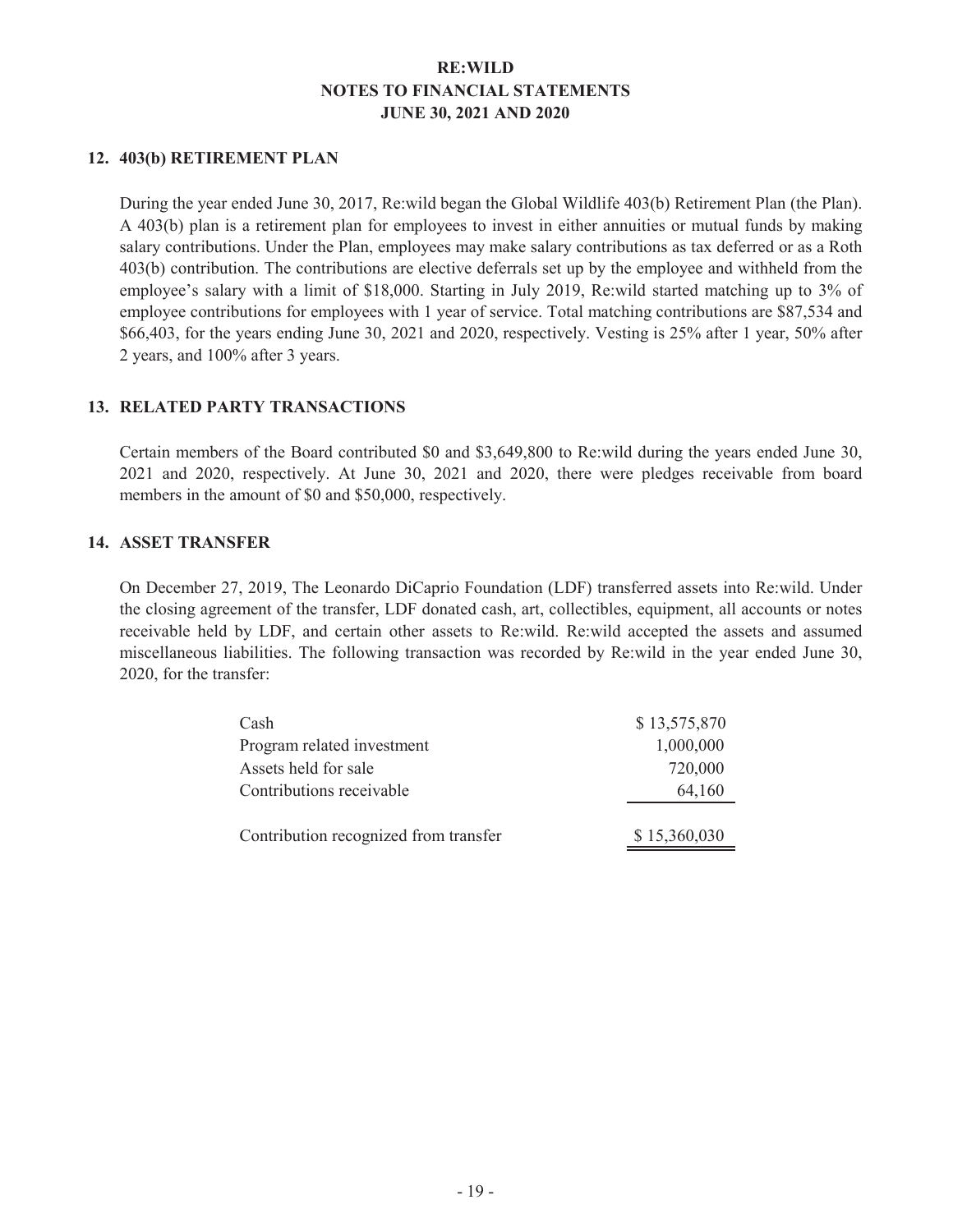#### **15. AVAILABILITY AND LIQUIDITY**

The following represents Re:wild's financial assets at June 30, 2021 and 2020:

|                                                         | 2021         | 2020                      |
|---------------------------------------------------------|--------------|---------------------------|
| Financial assets at year end:                           |              |                           |
| Cash and cash equivalents                               | \$15,572,674 | 3,578,170<br><sup>S</sup> |
| Short term investments                                  | 29,003,439   | 44,328,768                |
| Contributions and grants receivable                     | 10,114,160   | 1,138,910                 |
| Program related investment                              | 1,000,000    | 1,000,000                 |
| Long term investments                                   | 11,298,864   | 10,130,456                |
|                                                         | 66,989,137   | 60,176,304                |
| Less amounts not available to be used within one year:  |              |                           |
| Program related investment                              | 1,000,000    | 1,000,000                 |
| Net assets restricted in perpetuity                     | 3,027,630    | 3,026,880                 |
| Board designated net assets                             | 2,034,896    | 4,283,213                 |
| Net assets with restrictions                            | 57,755,704   | 45,069,930                |
| Less net assets with purpose restrictions to be met     |              |                           |
| in less than twelve months                              | (23,328,476) | (21,300,000)              |
|                                                         | 40,489,754   | 32,080,023                |
| Financial assets available to meet general expenditures |              |                           |
| over the next twelve months                             | \$26,499,383 | 28,096,281<br>S.          |

Re:wild's goal is generally to maintain financial assets to meet 90 days of operating expenses. To achieve this target, the entity creates a yearly budget with periodic reviews, forecasts future cash flows, monitors its liquidity quarterly, and monitors its reserves annually.

Re:wild receives significant contributions restricted by donors, and considers contributions restricted for programs which are ongoing, major and central to its annual operations to be available to meet cash needs for general expenditures.

#### **16. CURRENT ENVIRONMENT**

During March of 2020, the Covid 19 pandemic reached the state of Texas and began its effect on organizations. Re:wild has adapted to the new work environment that Covid has prompted and continues to be able to operate effectively. Revenues for the year have been negatively impacted, and Re:wild is relying on its reserves and a PPP loan to mitigate those losses. Covid 19 has also changed how many employees work as global travel came to a halt. Re:wild works with local partners around the globe and has been able to maximize its conservation impact even in the midst of a global pandemic by relying on these local organizations to continue to implement conservation work.